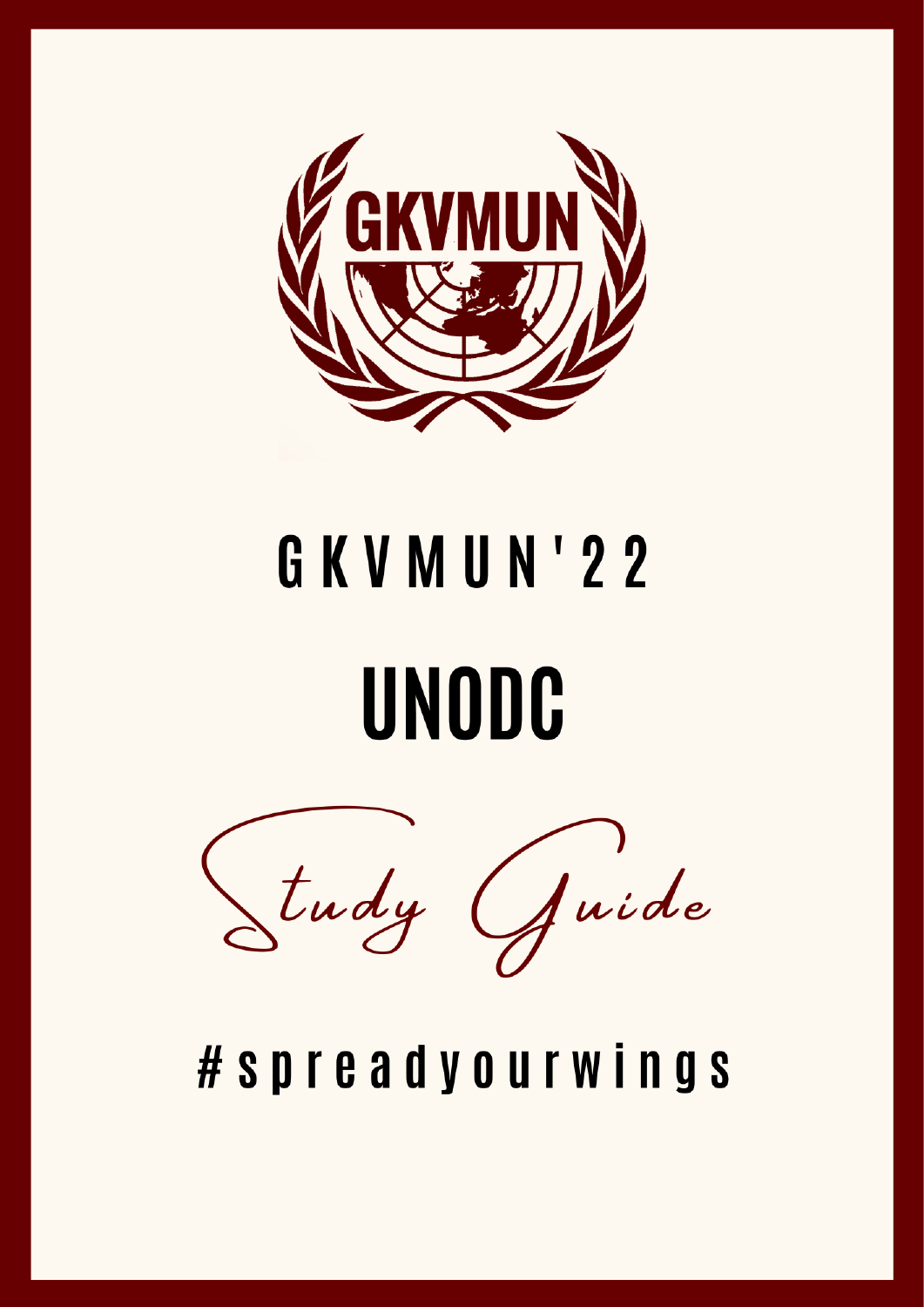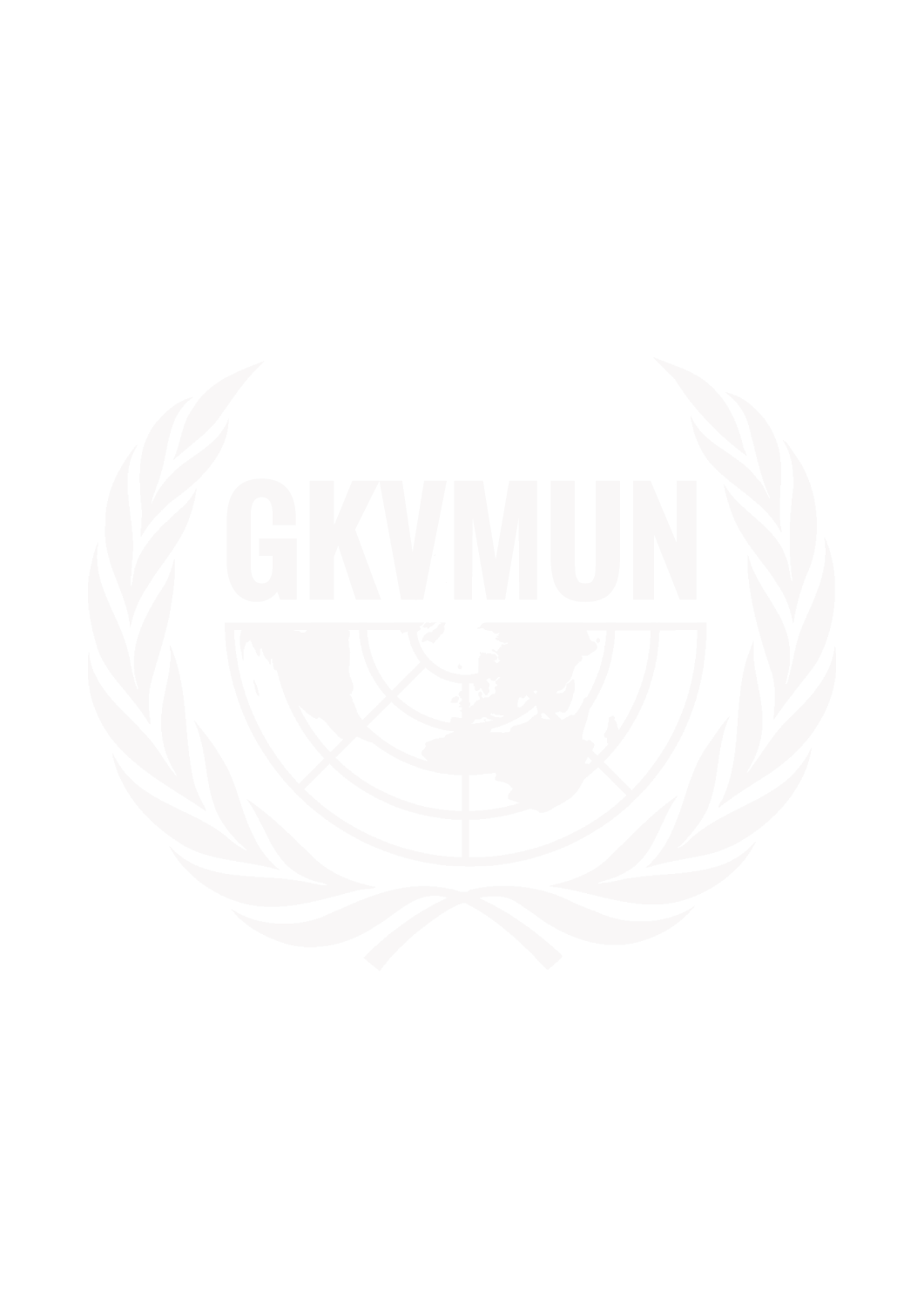#### **Table of Contents**

- **1) Letters**
- **A) From Secretary General**
- **B) From Under Secretary General**
- **2) General Information About Committee**
- **3) Agenda Item: Elimination of Human Trafficking and Migrant Smuggling**
- **A) Definition**
- **B) Usage of the Term**
- **C) General**
- **i) Current International Treaties**
- **ii) United States**
- **iii) Council of Europe**
- **iv) India**
- **v) Singapore**
- **vi) Anti-Trafficking Policy Index**
- **vii) Religious Declaration**
- **viii)Anti-Trafficking Initiatives**
- **ix) Vulnerable Groups**
- **D) Types of Trafficking**
- **i) Trafficking of Children**
- **ii) Sex Trafficking**
- **iii) Forced Marriage**
- **iv) Labour Trafficking**
- **v) Trafficking for Organ Trade**
- **E) Bibliographia**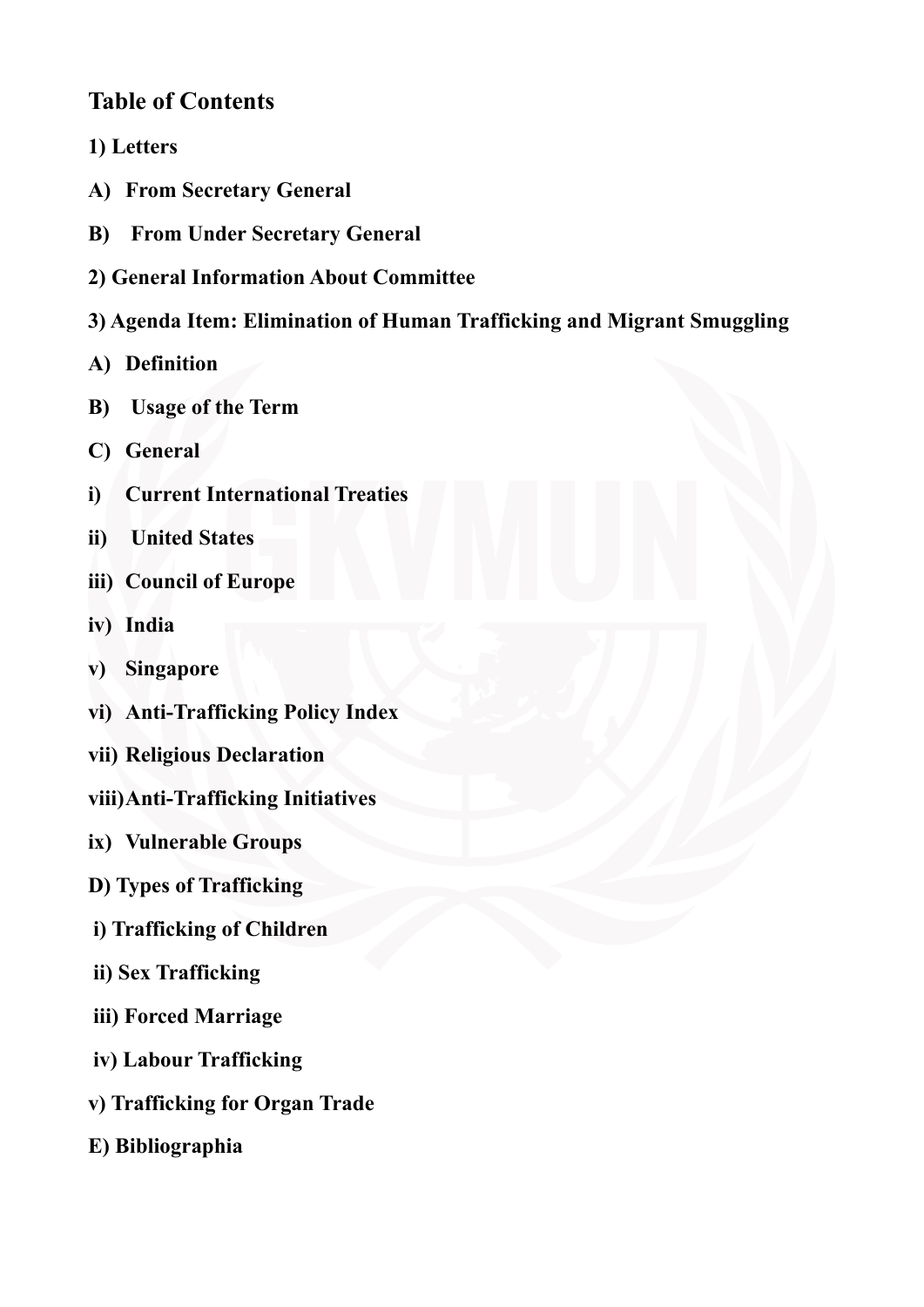#### **Letter of the SG**

#### **Highly distinguished participants of GKVMUN'22**

**I, the Secretary-General of GKVMUN'22, Naz Durakoglugil, would like to express my enthusiasm for being able to host the first annual session of this precious conference on behalf of my school,** 

**We, as the GKVMUN'22 team, have been working endlessly to provide you an inspiring Model UN experience. Our both academic and organization teams are beyond eager to host a conference where our esteemed participants have the chance to spread their wings,** 

**As days passed, we were better able to see the forest through the trees of organizing a conference, hence; we derived lessons from each error that occurred which was a challenging, yet, unique experience,** 

**To conclude my words, whether you have attended previous MUN conferences or not, we're looking forward to unite every and each one of you at our school with having an aim of providing you an outstanding experience where you'll get the chance to gain remarkable memories and spread your wings. Hope to see you soon!** 

**Best regards, Naz Durakoğlugil**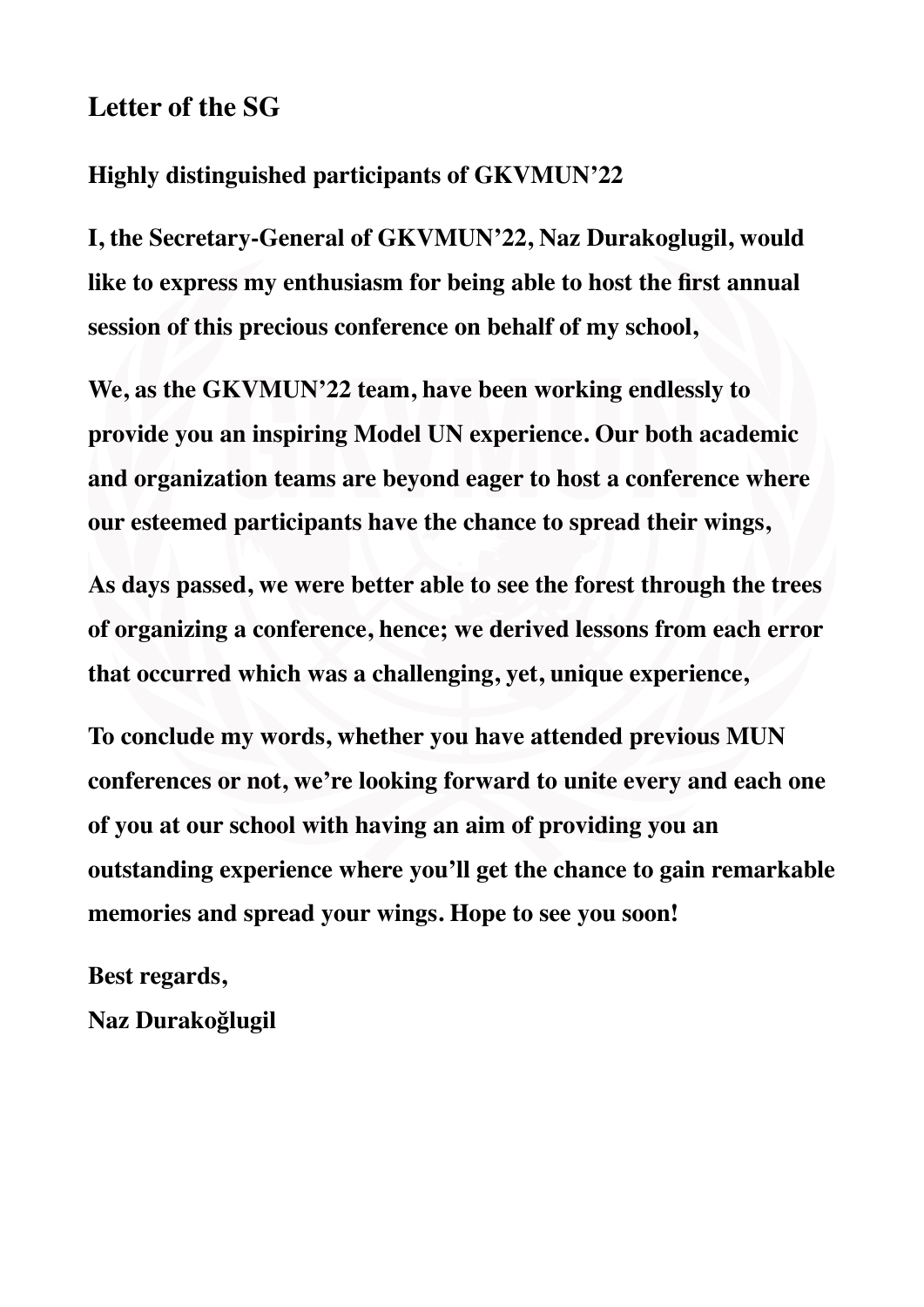#### **Letter of the USG**

#### **Dear participants,**

**It is with great pleasure that I welcome you all to this year's Gaziantep Kolej Vakfi Model United Nations Conference. To introduce myself, my name is Alper Kaan Özbek First Grade at Istanbul Technical University and Under Secretary General of UNODC throughout the conference. As it's my fourth year of MUN, I am more than thrilled to be a part of this event again.** 

**To fully take the agenda item in for a more productive and joyful participation to the committee, my hope is that this guide provides you with profound insight into the topic and, noting that it is only the beginning of comprehending the agenda item, you make your own independent research as well. For your questions regarding the content, or the committee in general, please do not hesitate to contact me via email:**

**alperkaanozbek@hotmail.com** 

**To conclude, I am very excited to meet each and every one of you, and I wish you all four days of fruitful debates and innovative ideas. Best of luck with your preparation!** 

**Sincerely, Alper Kaan Özbek**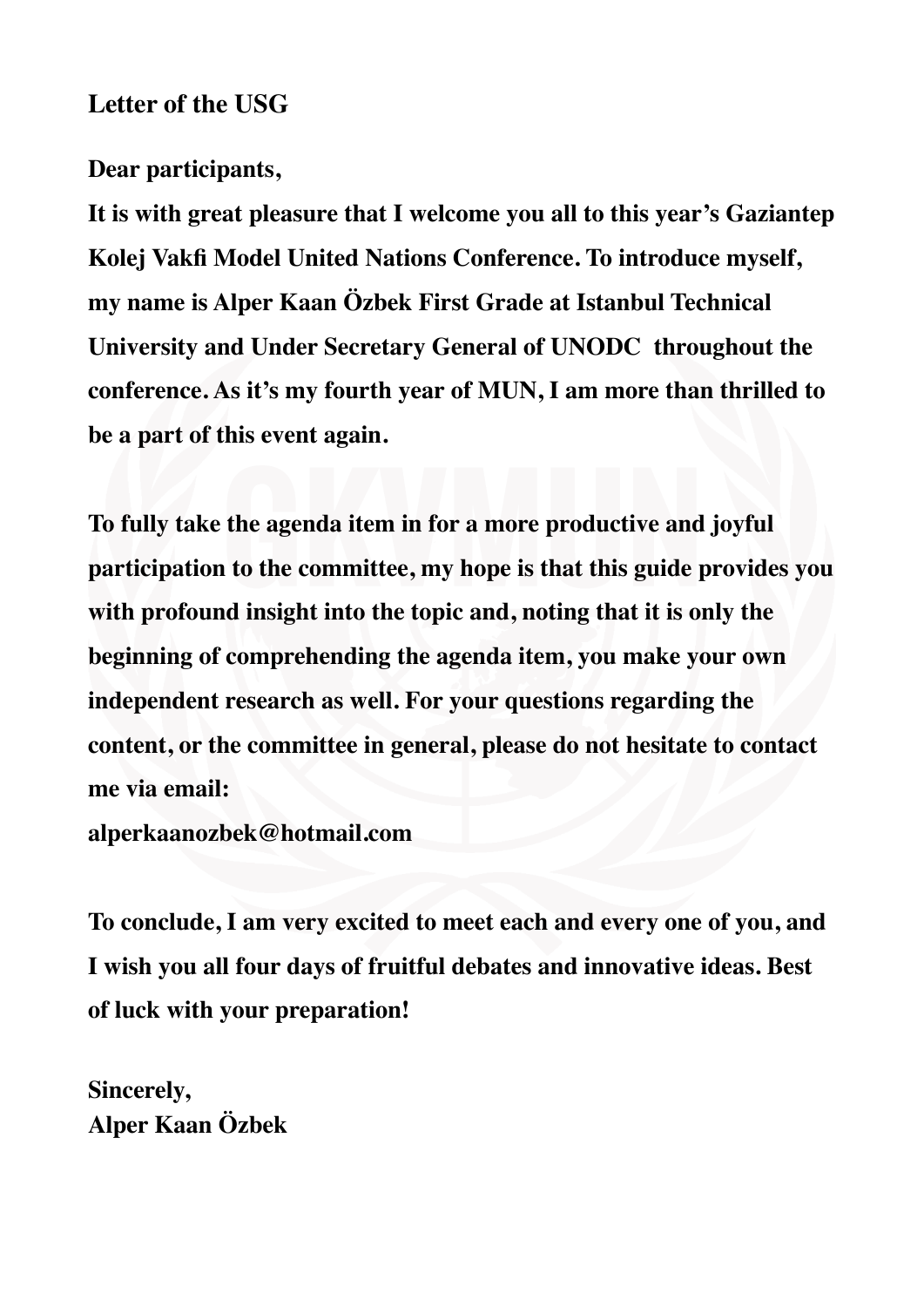#### **General Information About Committee**

Human trafficking is the trade of humans for the aim of forced labour, sexual slavery, or commercial sexual exploitation for the marketer or others. This could include providing a relative within the context of forced marriage, or the extraction of organs or tissues, as well as for surrogacy and ova removal. Human trafficking can occur among a country or trans-nationally. Human trafficking is a crime against the person due to the violation of the victim's rights of movement through coercion and since of their commercial exploitation. Human trafficking is that the exchange people, particularly girls and children, and doesn't essentially involve the movement of the person from one place to a different.

People smuggling (also known as human smuggling and migrant smuggling) is a related practice that is characterised by the consent of the person being blackmarket. smuggling situations can descend into human trafficking through coercion and exploitation. Trafficked people are controlled against their will through acts of coercion, and compelled to figure for or give services to the trafficker or others.

According to the International Labour Organization (ILO), forced labour alone (one part of human trafficking) generates an estimated \$150 billion in profits once a year as of 2014. In 2012, the ILO estimated that twenty one million victims are trapped in modern slavery. Of these, 14.2 million (68%) were exploited for labour, 4.5 million (22%) were sexually exploited, and 2.2 million (10%) were exploited in state-imposed forced labour. The International Labour Organisation has reported that child workers, minorities, and irregular migrants are at wide risk of additional extreme kinds of exploitation. Statistics shows that over half the world's 215 million young workers are discovered to be in risky sectors, as well as forced sex work and compelled street begging. Ethnic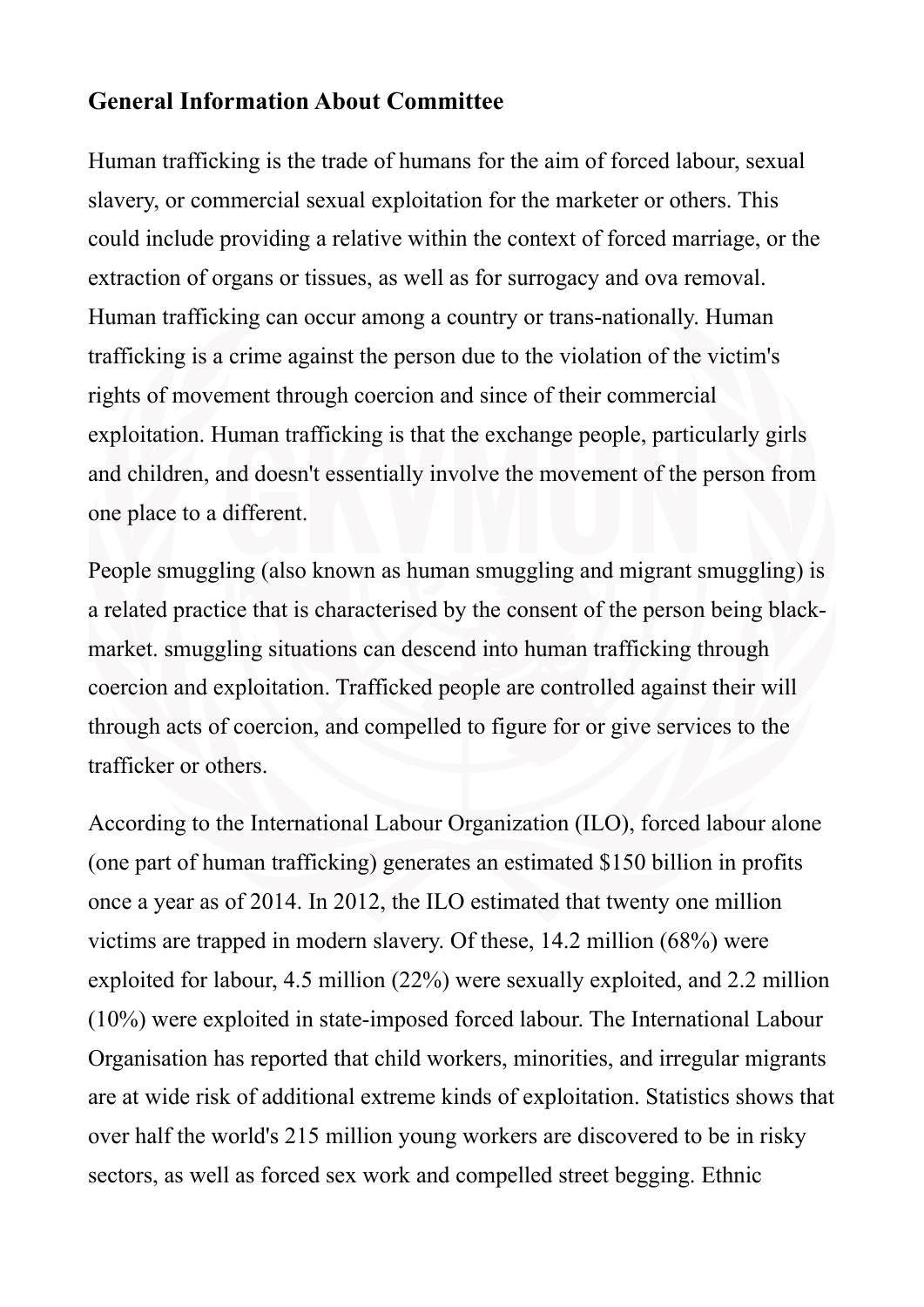minorities and extremely marginalized teams of individuals are highly estimated to work in a number of the foremost exploitive and damaging sectors, like leather tanning, mining, and stone quarry work.

Human trafficking is that the third largest crime industry within the world, behind drug dealing and arms trafficking, and is that the fastest-growing activity of trans-national criminal organizations.

Human trafficking is condemned as a violation of human rights by international conventions. additionally, human trafficking is subject to a directive within the European Union. in line with the 2018 and 2019 editions of the annual Trafficking in Persons Reports issued by the U.S. State Department: Belarus, Iran, Russia, and Turkmenistan stay among the worst countries once it involves providing protection against human trafficking and forced labour.

#### **Definition**

Although human trafficking can occur at local or domestic levels, it's international implications, as recognized by the United Nations within the Protocol to Prevent, Suppress and Penalise Trafficking in Persons, particularly women and kids (also brought up because the Trafficking Protocol or the Palermo Protocol), an international agreement beneath the un Convention against Transnational Organized Crime (CTOC) that entered into force on 25 December 2003. The protocol is one of three that supplement the CTOC. The Trafficking Protocol is the initial global, lawfully binding instrument on trafficking in over half a century, and therefore the only one with an agreedupon definition of trafficking in persons. One in all its functions is to facilitate international cooperation in work and prosecuting such trafficking. Another is to shield and assist human trafficking's victims with full respect for his or her rights as established within the Universal Declaration of Human Rights. The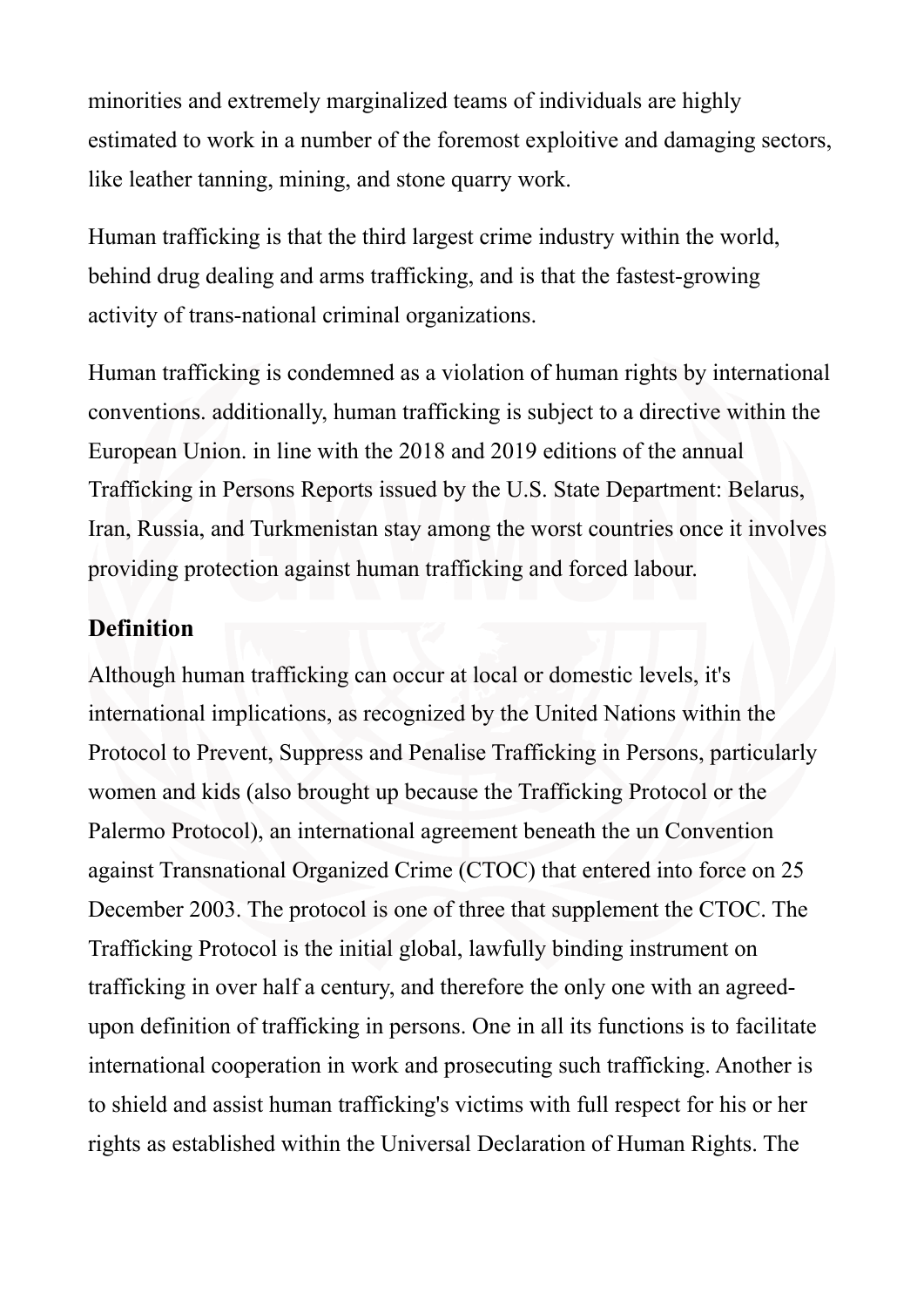Trafficking Protocol, that had 117 signatories and as of November, 2018 173 parties, defines human trafficking as:

(a) [...] the recruitment, transportation, transfer, harbouring or receipt of persons, by suggests that of threat or use of force or alternative styles of coercion, of abduction, of fraud, of deception, of the abuse of power or of a grip of vulnerability or of the giving or receiving of payments or edges to attain the consent of someone having control over another person, for the aim of exploitation. Exploitation shall include, at a minimum, the exploitation or the prostitution of others or other styles of sexual exploitation, forced labour or services, slavery or practices almost like slavery, servitude or the removal, manipulation or implantation of organs;

(b) The consent of a victim of trafficking in persons to the supposed exploitation set forth in sub-paragraph (a) of this text shall be irrelevant wherever any of the suggests that set forth in subparagraph (a) are used;

(c) The recruitment, transportation, transfer, harbouring or receipt of a child for the aim of exploitation shall be thought of "trafficking in persons" even if this doesn't involve any of the means set forth in sub-paragraph (a) of this article;

(d) "Child" shall mean somebody under eighteen years of age.

#### **Usage of the Term**

Trafficked people are held against their will through acts of coercion, and forced to work for or provide services to the trafficker or others. The work or services could include anything from bonded or forced labour to commercial sexual exploitation. The arrangement is also structured as a piece contract, however with no or low payment, or on terms that are extremely consumptive. Generally the arrangement is structured as debt bondage, with the victim not being permitted or able to pay off the debt.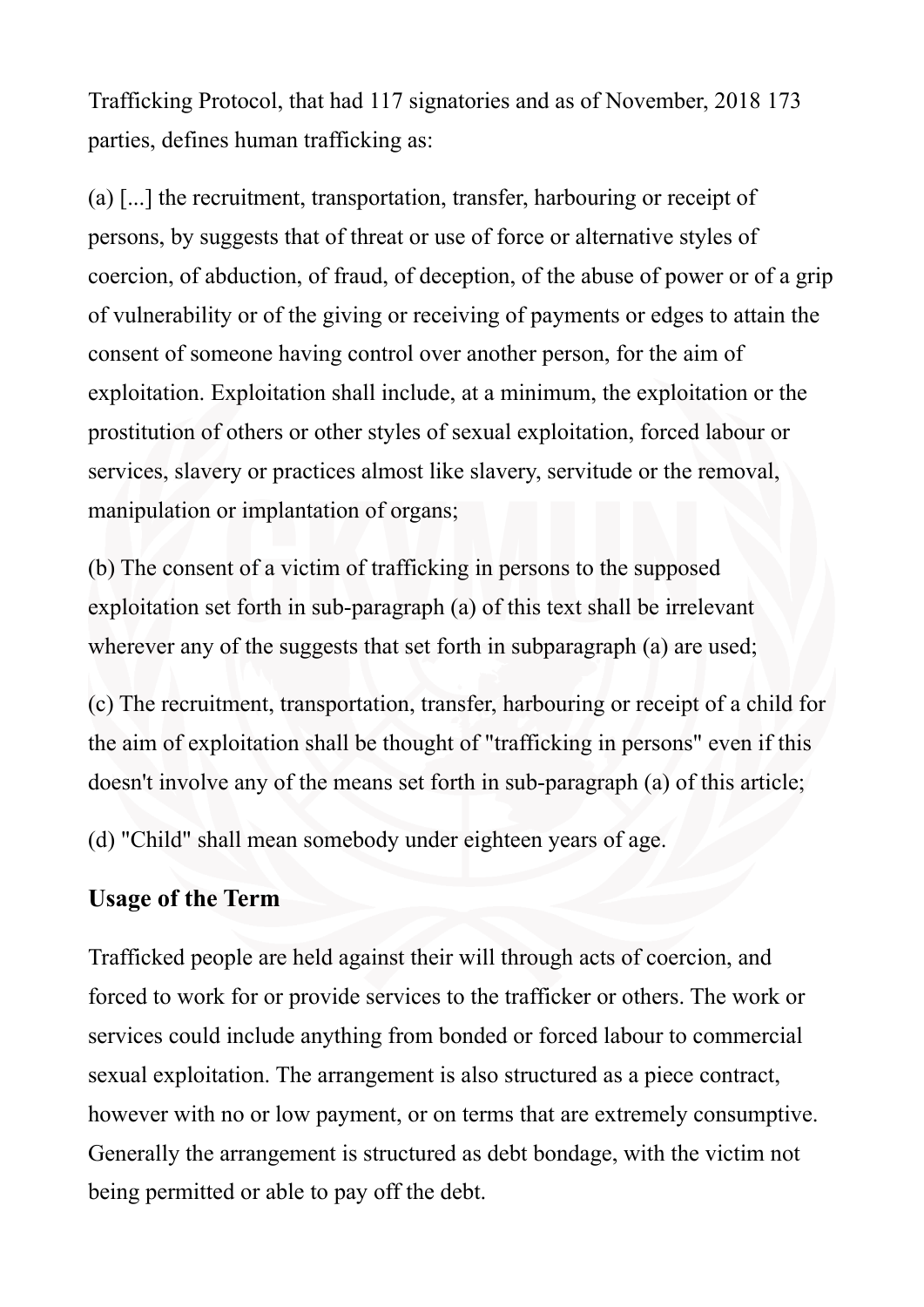Bonded labour, or debt bondage, is maybe the least known style of labour trafficking these days, and nonetheless is the most generally used technique of enslaving individuals. Victims become "bonded" once their labour, the labour that they themselves employed and also the tangible merchandise they need bought are demanded as a way of compensation for a loan or service whose terms and conditions haven't been outlined, or wherever the worth of the victims' services isn't applied toward the liquidation of the debt. Generally, the worth of their work is bigger than the initial total of cash "borrowed".

Forced labour is a scenario within which individuals are forced to work against their will under the threat of violence or another style of punishment; their freedom is restricted and a degree of possession is exerted. Men and women are in danger of being trafficked for unskilled work, which globally generates US\$31 billion in keeping with the International Labour Organization. Styles of forced labour can include domestic slavery, agricultural labour, sweatshop factory labour, janitorial, food service and different industry labour, and begging. a number of the product that may be made by forced labour are: clothing, cocoa, bricks, coffee, cotton, and gold.

The International Organisation for Migration (IOM), the only largest global supplier of services to victims of trafficking, reports receiving an increasing variety of cases in which victims were subjected to forced labour. A study which done at 2012 observes that "... 2010 was notably notable because the first year in which IOM assisted additional victims of labour trafficking than those that had been trafficked for functions of sexual exploitation." The IOMs' main focus is "to give secure, reliable, versatile and cost-efficient services for persons who need international migration help. To boost the humane and orderly management of migration and also the effective respect for the human rights of migrations in accordance with international law. to offer recommendation, research, technical cooperation and operational help to States,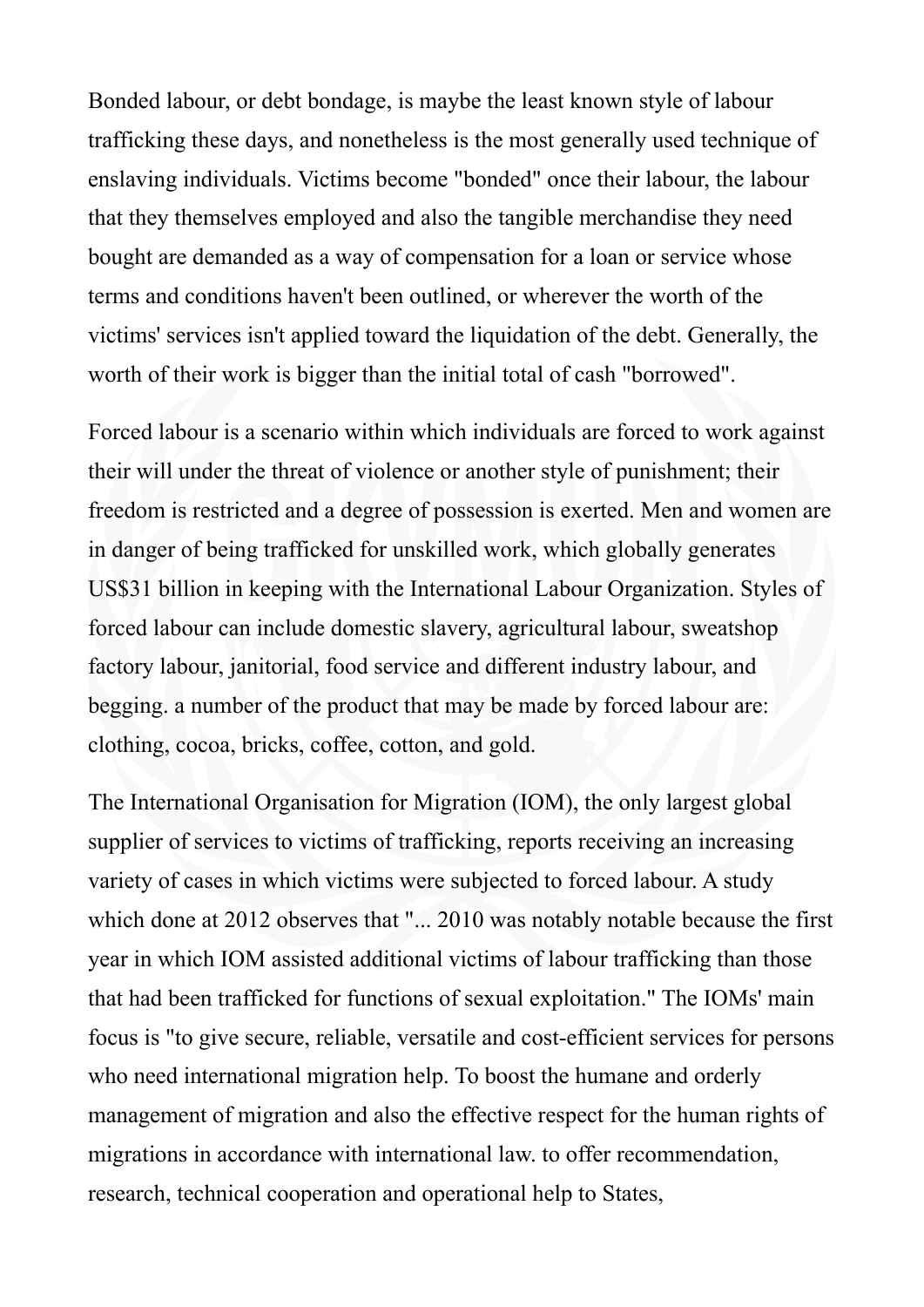intergovernmental and non-governmental organisations and different stakeholders, so as to create national capacities and facilitate international, regional and bilateral cooperation on migration matters..."

Child labour is a form of work which will be hazardous to the physical, mental, spiritual, moral, or social development of kids and may interfere with their education. according to the International Labour Organization, the worldwide variety of children concerned in child labour has fallen throughout the past decade – it's declined by one third, from 246 million in 2000 to 168 million children in 2012. Sub-Saharan Africa is that the region with the very best incidence of child labour, whereas the biggest numbers of child-workers are found in Asia and also the Pacific.

#### **General**

The UN Office on Drugs and Crime (UNODC) has further assisted several nongovernmental organizations in their fight against human trafficking. The 2006 armed conflict in lebanon, that saw 300,000 domestic workers from Sri Lanka, ethiopia and therefore the Philippines unemployed and targets of traffickers, led to an emergency information campaign with nongovernmental organisation Caritas Migrant to lift human-trafficking awareness. In addition, an april 2006 report, Trafficking in Persons: Global Patterns, helped to spot 127 countries of origin, ninety eight transit countries and 137 destination countries for human trafficking. To date, it's the second most often downloaded UNODC report. Continued into 2007, UNODC supported initiatives just like the Community Vigilance project on the border between India and Nepal, moreover has provided grants for nongovernmental organisation trafficking prevention campaigns in European Nations and Herzegovina and Croatia.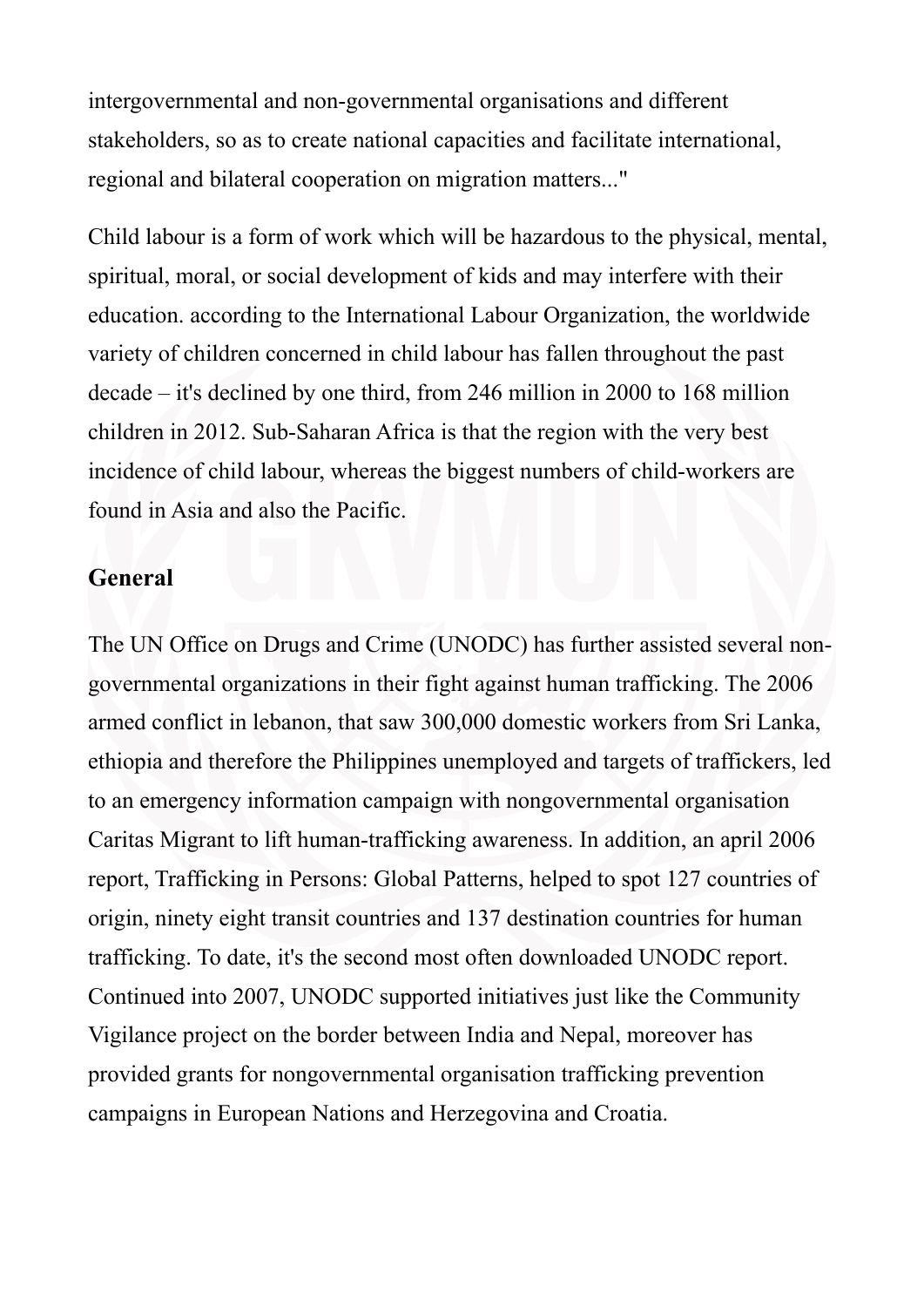UNODC efforts to inspire action launched the Blue Heart Campaign Against Human Trafficking on 6 March 2009, which mexico launched its own national version of in april 2010. The campaign encourages people to indicate solidarity with human trafficking victims by wearing the blue heart, like however wearing the red ribbon promotes multinational HIV/AIDS awareness. On 4 Nov 2010, U.N. Secretary-General Ban Ki-moon launched the UN Voluntary Trust Fund for Victims of Trafficking in Persons to supply humanitarian, legal and help to victims of human trafficking with the aim of increasing the amount of these saved and supported, and broadening the extent of help they receive.

In 2013, the UN selected July 30 as the World Day against Trafficking in Persons.

In january 2019, UNODC published the new edition of the Global Report on Trafficking in Persons. The Global Report on Trafficking in Persons 2018 has revealed that thirty per cent of all victims of human trafficking formally detected globally between 2016 and 2018 are children, up three per cent from the amount 2007–2010.

The Global Report recorded victims of 137 totally different nationalities detected in 142 countries between 2012 and 2016, throughout that period, five hundred totally different flows were known. Around half all trafficking took place within the same region with forty two per cent occurring within national borders. One exception is the Middle East, wherever most detected victims are East and South Asians. Trafficking victims from East Asia are detected in additional than sixty four countries, creating them the foremost geographically distributed group around the world. There are important regional variations within the detected styles of exploitation. Countries in africa and in Asia typically intercept additional cases of trafficking for forced labour, whereas sexual exploitation is somewhat additional oft found in Europe and within the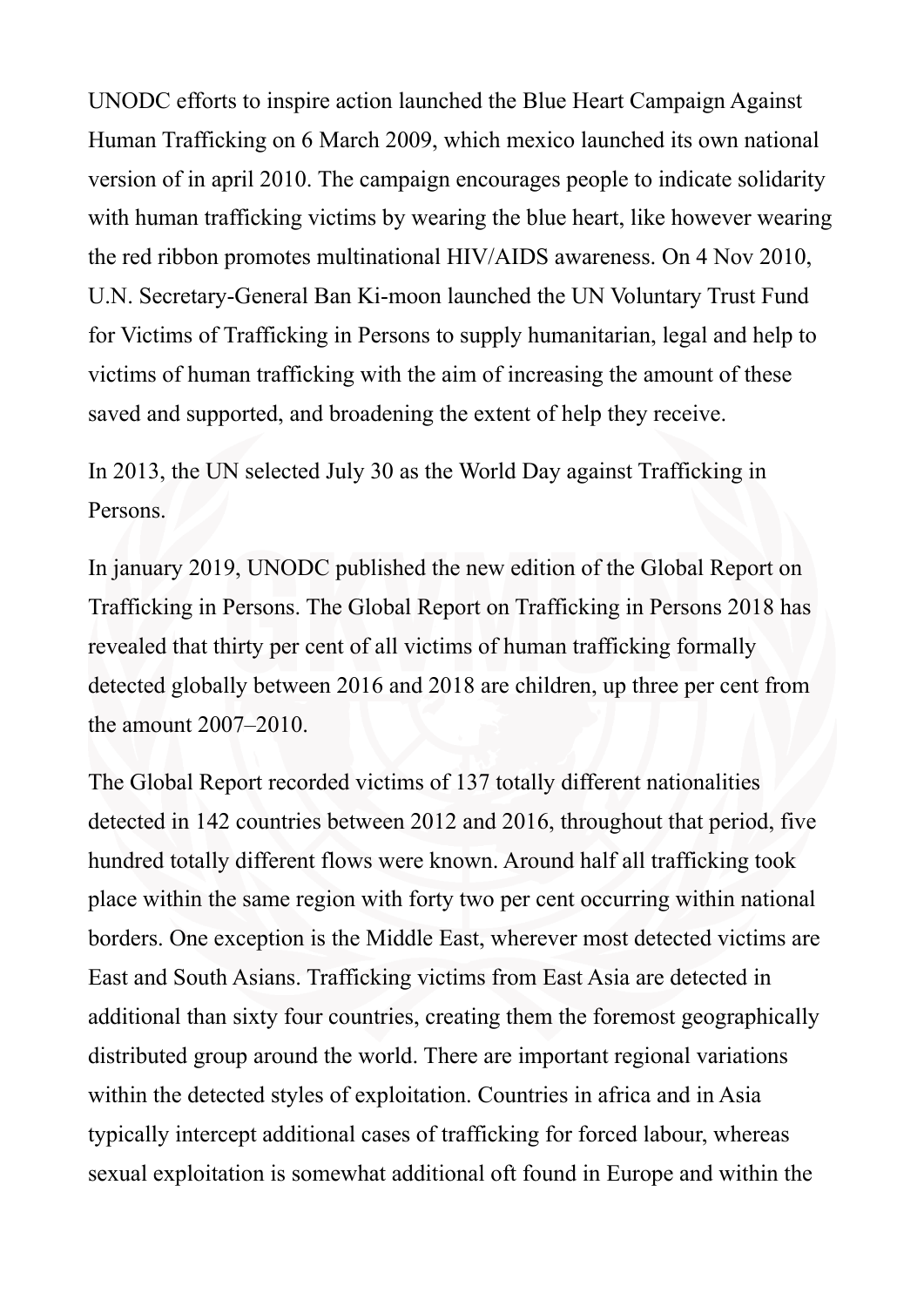Americas. In addition, trafficking for organ removal was detected in sixteen countries around the world. The Report raises issues regarding low conviction rates – sixteen percent of coverage countries failed to record one conviction for trafficking in persons between 2007 and 2010. As of Feb 2018, 173 countries have ratified the UN Trafficking in Persons Protocol, of which UNODC is the guardian. important progress has been created in terms of legislation: as of 2012, eighty three of states had a law criminalising trafficking in persons in accordance with the Protocol.

#### **Current International Treaties**

- Supplementary Convention on the Abolition of Slavery, entered into force in 1957
- Protocol to Prevent, Suppress and Punish Trafficking in Persons, especially Women and Children
- **•** Protocol against the Smuggling of Migrants by Land, Sea and Air
	- Optional Protocol on the Sale of Children, Child Prostitution and Child Pornography
	- ILO Forced Labour Convention, 1930 (No. 29)
	- ILO Abolition of Forced Labour Convention, 1957 (No. 105)
	- ILO Minimum Age Convention, 1973 (No. 138)
	- ILO Worst Forms of Child Labour Convention, 1999 (No. 182)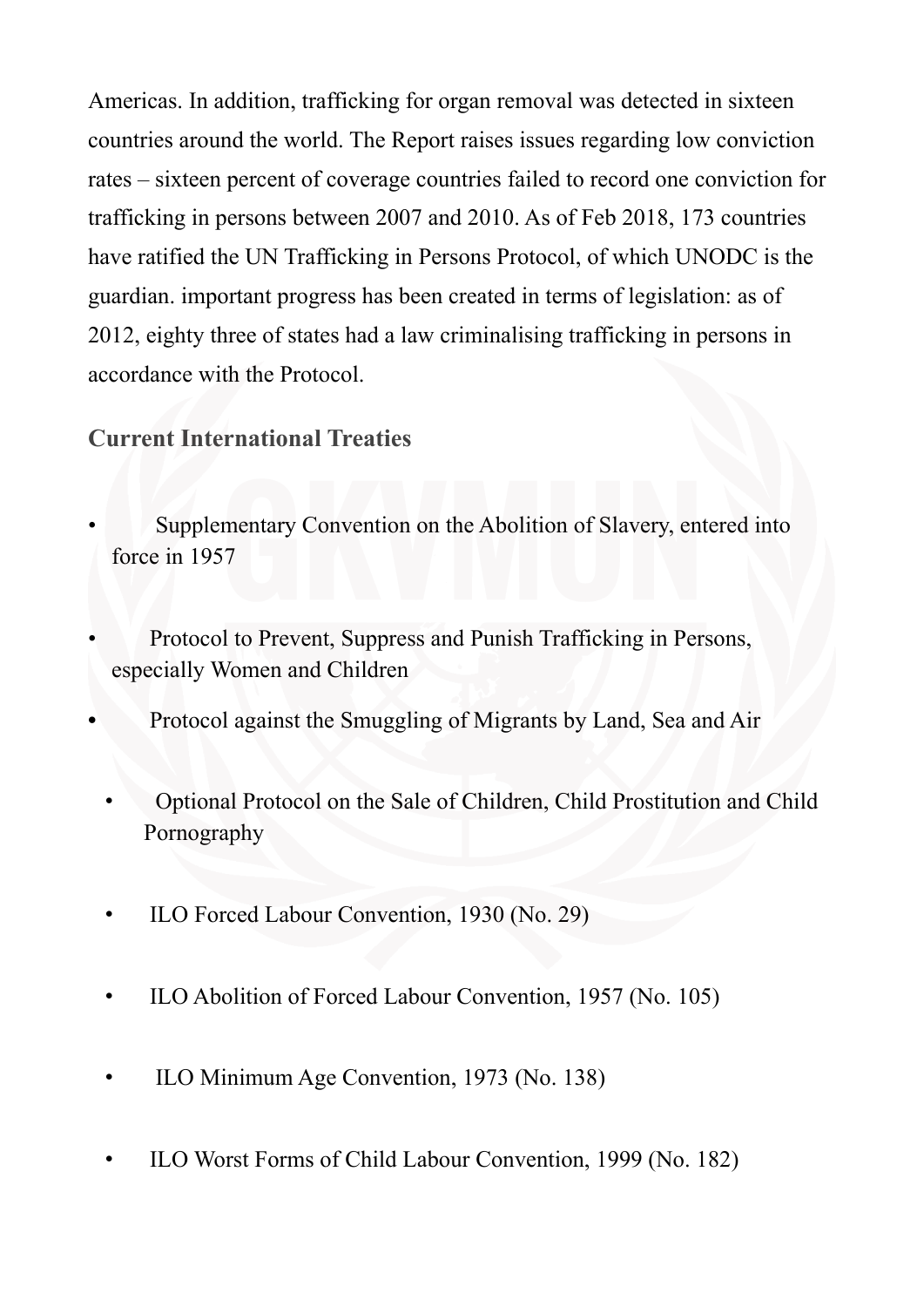#### **United States**

In 2002, Derek Ellerman and Katherine Chon supported a non-government organization known as the Polaris Project to combat human trafficking. In 2007, p Polaris instituted the National Human Trafficking Resource Center (NHTRC) wherever callers will report tips and receive information on human trafficking. Polaris' web site and hotline informs the public concerning wherever cases of suspected human trafficking have occurred within the united states. website records calls on a map.

In 2007, the U.S. Senate selected 11 January as a National Day of Human Trafficking Awareness in an effort to boost consciousness concerning this global, national and local issue. In 2010, 2011, 2012 and 2013, President Barack Obama announced January as National Slavery and Human Trafficking Prevention Month. Along with these initiatives, libraries across the U. S. began to contribute to human trafficking awareness. Slowly, libraries became instructional centres for those that aren't aware of this issue. Libraries have also collaborated with organizations to coach workers members to identify human trafficking victims and provide help.

In 2014, Defense Advanced Research Projects Agency funded the Memex program with the specific goal of combating human trafficking via domainspecific searches. The advanced search capacity, together with its ability to succeed in into the dark web permits for prosecution of human trafficking cases, which may be troublesome to prosecute thanks to the fraudulent techniques of the human traffickers.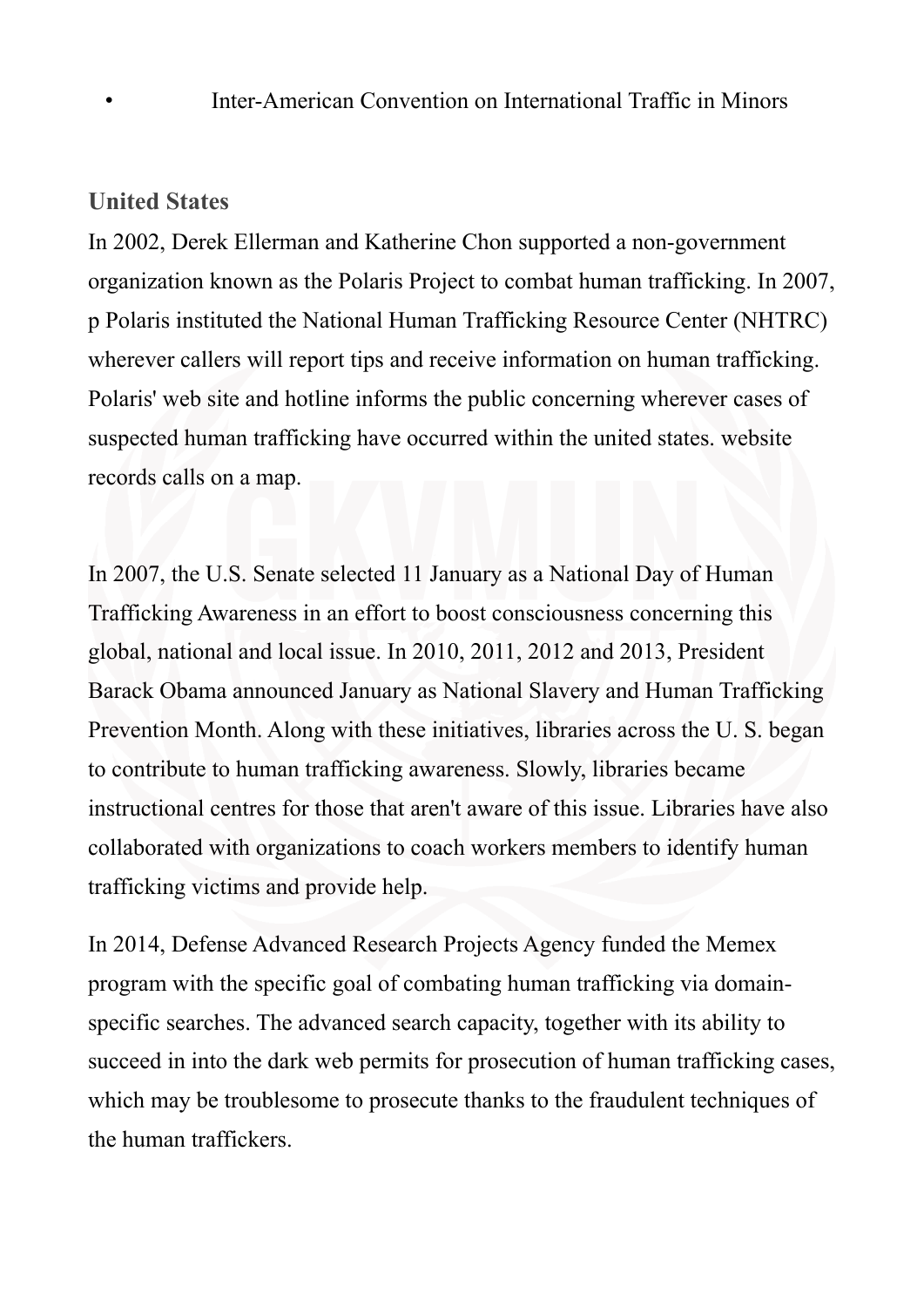In 2015, the National Human Trafficking Resource Center hotline received reports of quite 5,000 potential human trafficking cases within the U.S. children comprise up to one-third of all victims, whereas women make up more than half. The hotline staff will communicate with individuals in additional than two hundred languages. Human trafficking may be a big business. It's a significant problem in South Florida, with one amongst the hotspots being Miami beach. Police in this town arrested 3 dozen suspected human traffickers in 2017. That's believed to be the best number in South florida. In addition to that specialise in arresting traffickers, investigators offer help to victims.

#### **Council of Europe**

On 3 May 2005, the Committee of Ministers adopted the Council of Europe Convention on Action against Trafficking in Human Beings (CETS No. 197). The convention was opened for signature in Warsaw on 16 May 2005 on the occasion of the third Summit of Heads of State and Government of the Council of Europe. On 24 October 2007, the convention received its tenth agreement thereby triggering the method whereby it entered into force on one february 2008. As of June 2017, the convention has been legal in forty seven states, with Russia being the only state to not have it legal (nor signed).

While alternative international instruments exist already during this field, the Council of Europe Convention, the primary European written agreement during this field, is a comprehensive written agreement focusing principally on the protection of victims of trafficking and also the safeguard of their rights. It also aims to prevent trafficking and to prosecute traffickers. Additionally, the Convention provides for the

fixing of a good and independent observation mechanism capable of controlling the implementation of the obligations contained within the convention.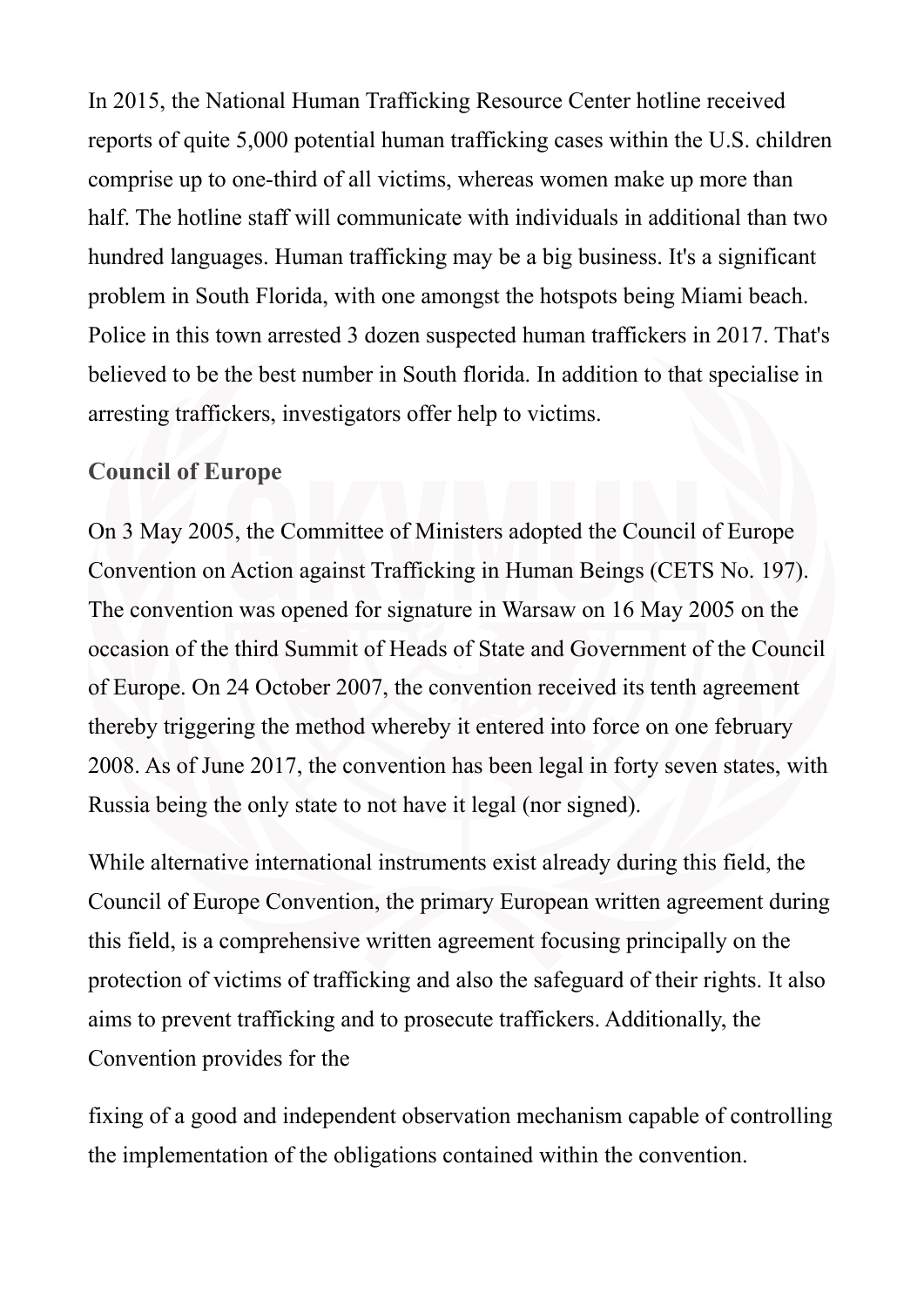The convention isn't restricted to Council of Europe member states; nonmember states and the European Union also have the chance of turning into Party to the convention. In 2013, Belarus became the primary non-Council of Europe member state to accede to the convention.

The convention established a Group of Experts on Action against Trafficking in Human Beings (GRETA) that monitors the implementation of the Convention through country reports. As of one March 2013, GRETA has revealed seventeen country reports.

Complementary protection against sex trafficking of children is ensured through the Council of Europe Convention on the Protection of Children against Sexual Exploitation and Sexual Abuse (signed in Lanzarote, 25 October 2007). The Convention entered into force on 1 July 2010. As of november 2020, the convention has been legal by forty seven states, with Ireland having signed however not nonetheless legal.

In addition, the EU Court of Human Rights of the Council of Europe in Strasbourg has passed judgments regarding trafficking in human beings that violated obligations beneath the EU Convention on Human Rights: Siliadin v. France, judgement of 26 July 2005, and Rantsev v. Cyprus and Russia, judgement of 7 Jan 2010.

In 2003, the OSCE established an anti-trafficking mechanism aimed at raising public awareness of the matter and building the political will within collaborating states to tackle it effectively.

The OSCE actions against human trafficking are coordinated by the workplace of the Special Representative for Combating the Traffic of Human Being. In January 2010, Maria Grazia Giammarinaro became the OSCE Special Representative and Co-ordinator for Combating Trafficking in Human Beings.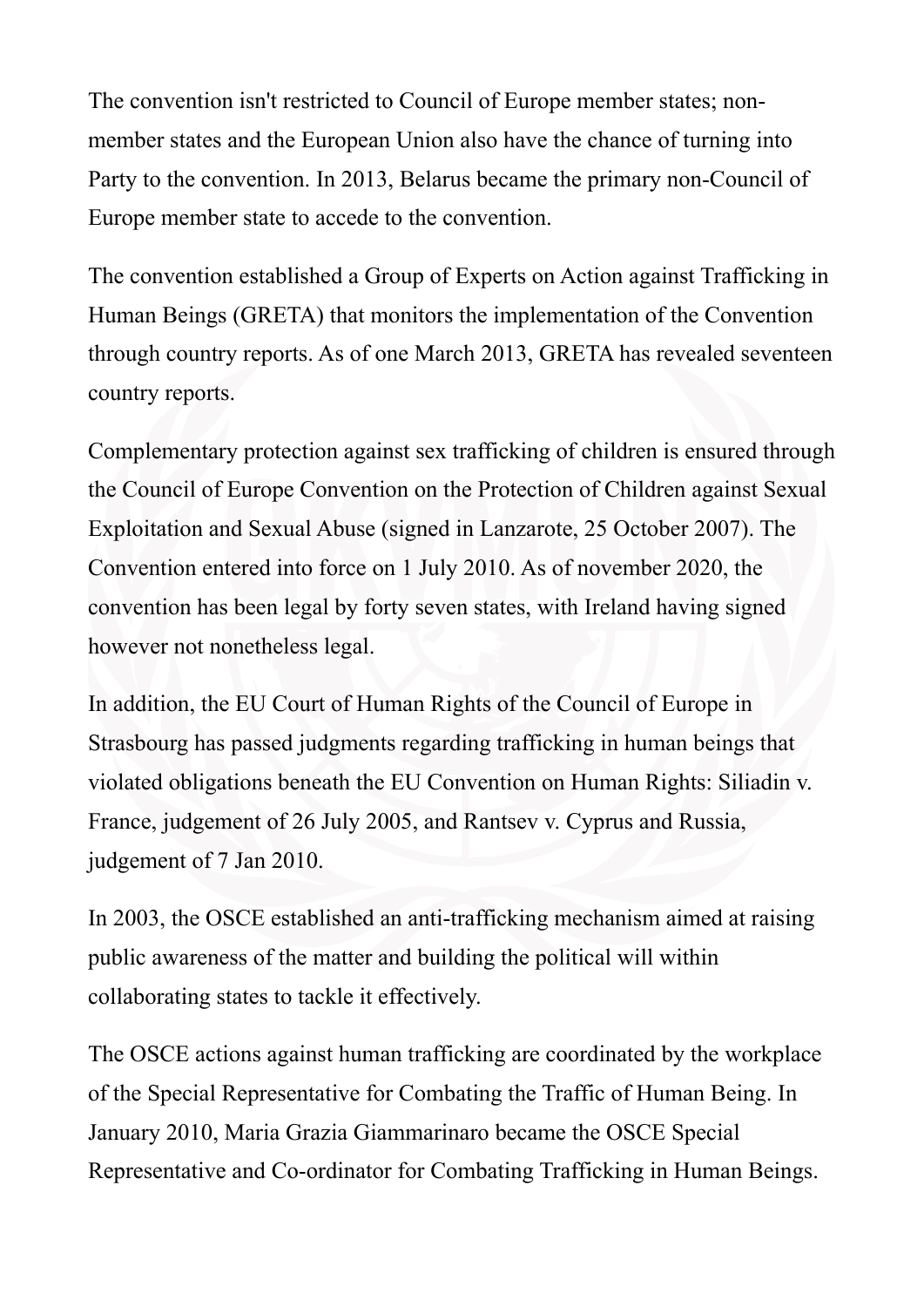Dr. Giammarinaro (Italy) has been a judge at the Criminal Court of Rome since 1991. She served from 2006 until 2009 in the European Commission's Directorate-General for Justice, Freedom and Security in Bruxelles, wherever she was responsible for work to combat human trafficking and sexual exploitation of children, in addition as for penal aspects of illegal immigration among the unit dealing with the fight against organized crime. During this time, she coordinated the Group of Experts on Trafficking in Human Beings of the European Commission. From 2001 to 2006 she was a judge for a preliminary investigation in the Criminal Court of Rome. Prior to that, from 1996 she was Head of the Legislative Office and Adviser to the Minister for Equal Opportunities. From 2006 to December 2009, the office was headed by Eva

Biaudet, a former Member of Parliament and Minister of Health and Social Services in her native Finland.

The activities of the Office of the Special Representative range from training law enforcement agencies to tackle human trafficking to promoting policies aimed at rooting out corruption and organised crime. The Special Representative additionally visits countries and can, on their request, support the formation and implementation of their anti-trafficking policies. In alternative cases the Special Representative provides recommendation relating to implementation of the selections on human trafficking, and assists governments, ministers and officers to attain their expressed goals of tackling human trafficking.

#### **India**

In India, the trafficking in persons for commercial sexual exploitation, forced labour, forced marriages and domestic servitude is taken into account an organized crime. the Government of India applies the Criminal Law (Amendment) Act 2013, active from 3 February 2013, as well as Section 370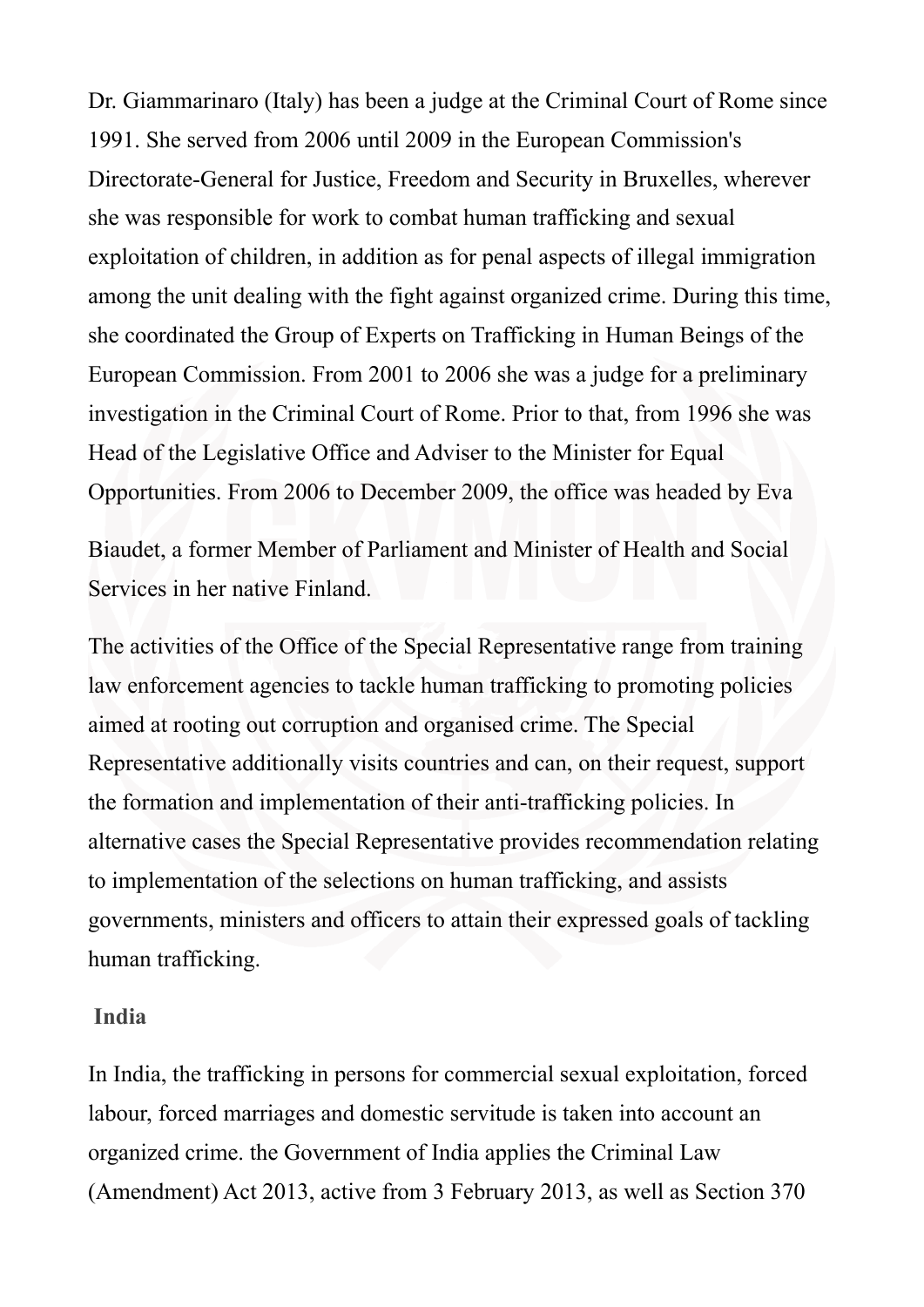and 370A IPC, that defines human trafficking and "provides demanding punishment for human trafficking; trafficking of children for exploitation in any type as well as physical exploitation; or any variety of sexual exploitation, slavery, servitude or the forced removal of organs." Additionally, a Regional Task Force implements the SAARC Convention on the Prevention of Trafficking in Girls and Children.

Shri R.P.N. Singh, India's Minister of State for Home Affairs, launched a government web portal, the Anti Human Trafficking Portal, on 20 Feb 2014. The official statement explained that the target of the online resource is for the "sharing of data across all stakeholders, States/UTs and civil society organizations for effective implementation of Anti Human Trafficking measures." The key aims of the portal are:

- Aid within the tracking of cases with inter-state ramifications.
- Provide comprehensive info on legislation, statistics, court judgements, United Nations Conventions, details of trafficked individuals and traffickers and rescue success stories.

• Provide affiliation to "Trackchild", the National Portal on Missing children that's

operational in many states.

Also on 20 Feb, the Indian Government proclaimed the implementation of a Comprehensive theme that involves the institution of Integrated anti Human Trafficking Units (AHTUs) in 335 vulnerable police districts throughout India, likewise as capacity building that features training for police, prosecutors and judiciary. As of the announcement, 225 Integrated AHTUs had been created operational, whereas one hundred additional AHTUs were planned for the forthcoming financial year.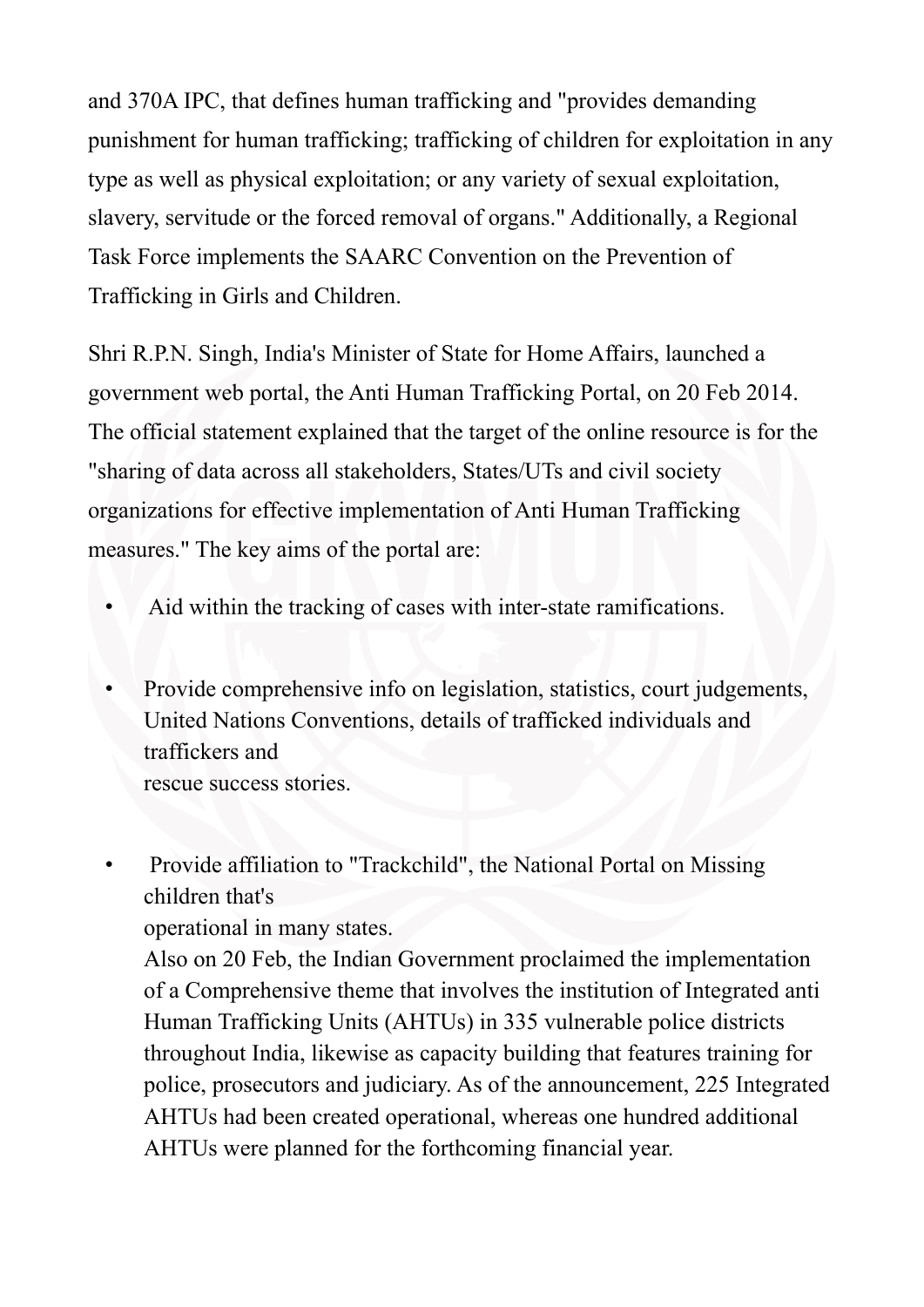#### **Singapore**

As of 2016, Singapore acceded to the United Nations Trafficking in Persons Protocol and affirmed on 28 Sep 2015, the commitment to combat people trafficking, particularly women and children.

Singapore seems to be a preferred destination for human trafficking with women and girls from india, Thailand, the Philippines and China.

According to the U.S. State Department's 2018 Trafficking in Persons Report, Singapore is creating important efforts to eliminate human trafficking because it imposes strong sentences against condemned traffickers, improve freedom of movement for adult victims and will increase migrant workers' awareness of their rights. However, it still doesn't meet the minimum standards as numerous migrant workers' work conditions indicate labour trafficking, however conviction isn't secured. In Nov 2019, one or two of Indian nationals were condemned for exploiting migrant women, creating it the primary conviction within the state. This conviction showed that Singapore set to require strong actions against human trafficking.

#### **Anti-Trafficking Policy Index**

The '3P Anti-trafficking Policy Index' measured the effectiveness of government policies to fight human trafficking supported an evaluation of policy necessities prescribed by the United Nations Protocol to Prevent, Suppress and Punish Trafficking in Persons, particularly women and children (2000).

The policy level was evaluated employing a five-point scale, wherever a score of 5 indicates the most effective policy followed, whereas score one is the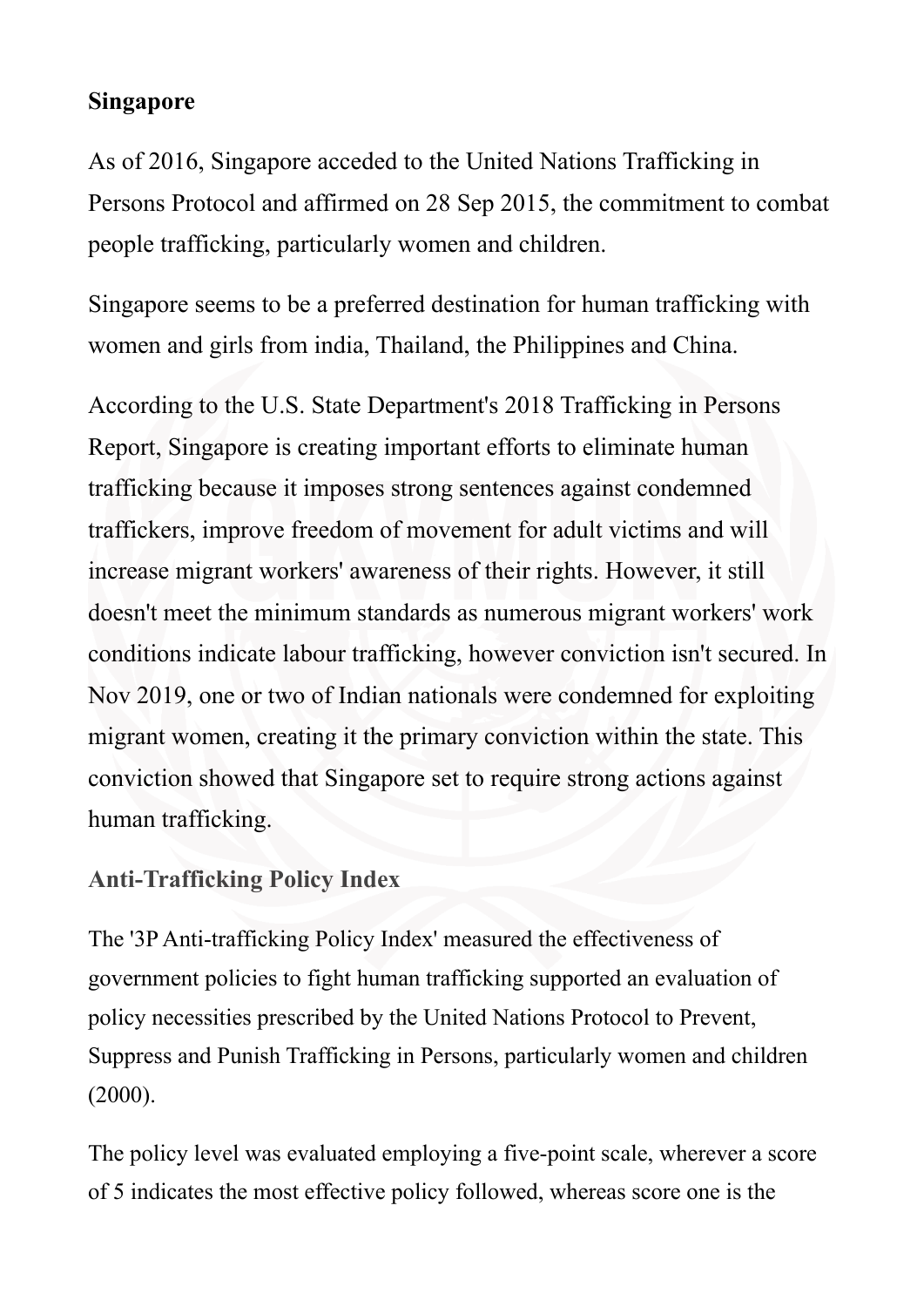worst. This scale was wont to analyze the most 3 anti-trafficking policy areas: (i) prosecuting (criminalizing) traffickers, (ii) protecting victims, and (iii) preventing the crime of human trafficking. every sub-index of prosecution, protection and prevention was aggregated to the index with an unweighted sum, with the index starting from a score of three (worst) to fifteen (best). It's accessible for up to 177 countries annually from 2000 to 2015 (the 2015 report, revealed in 2016, is that it was the last as of twenty six.11.2018).

In 2015, 3 countries demonstrated the very best possible rankings in policies for all 3 dimensions (overall score 15). These countries were Austria, Spain and therefore the UK. There have been four countries with a close to excellent score of fourteen (Belgium, Philippines, Armenia, and South Korea). Four more scored thirteen points, as well as the USA. The worst score, the minimum possible, is 3. Additionally to D.P.R.K., Libya, Syria, Eritrea and therefore the BES Islands scored three with each Iran and Russia grading only four (along with Kiribati, Yemen, and Equatorial

Guinea). For a lot of information measurement the Human Trafficking research and measurement website.

#### **Religious Declaration**

In 2014, for the first time in history major leaders of the many religions, Buddhist, Anglican, Catholic, and Orthodox Christian, Hindu, Jewish, and Muslim, met to sign a shared commitment against modern-day slavery; the declaration they signed involves the elimination of slavery and human trafficking by 2020. The signatories were: Pope Francis, Mātā Amṛtānandamayī (also referred to as Amma), Bhikkhuni Thich Nu Chân Không (representing Zen Master Thích Nhất Hạnh), Datuk K Sri Dhammaratana, Chief High Priest of Malaysia, Rabbi Abraham Skorka,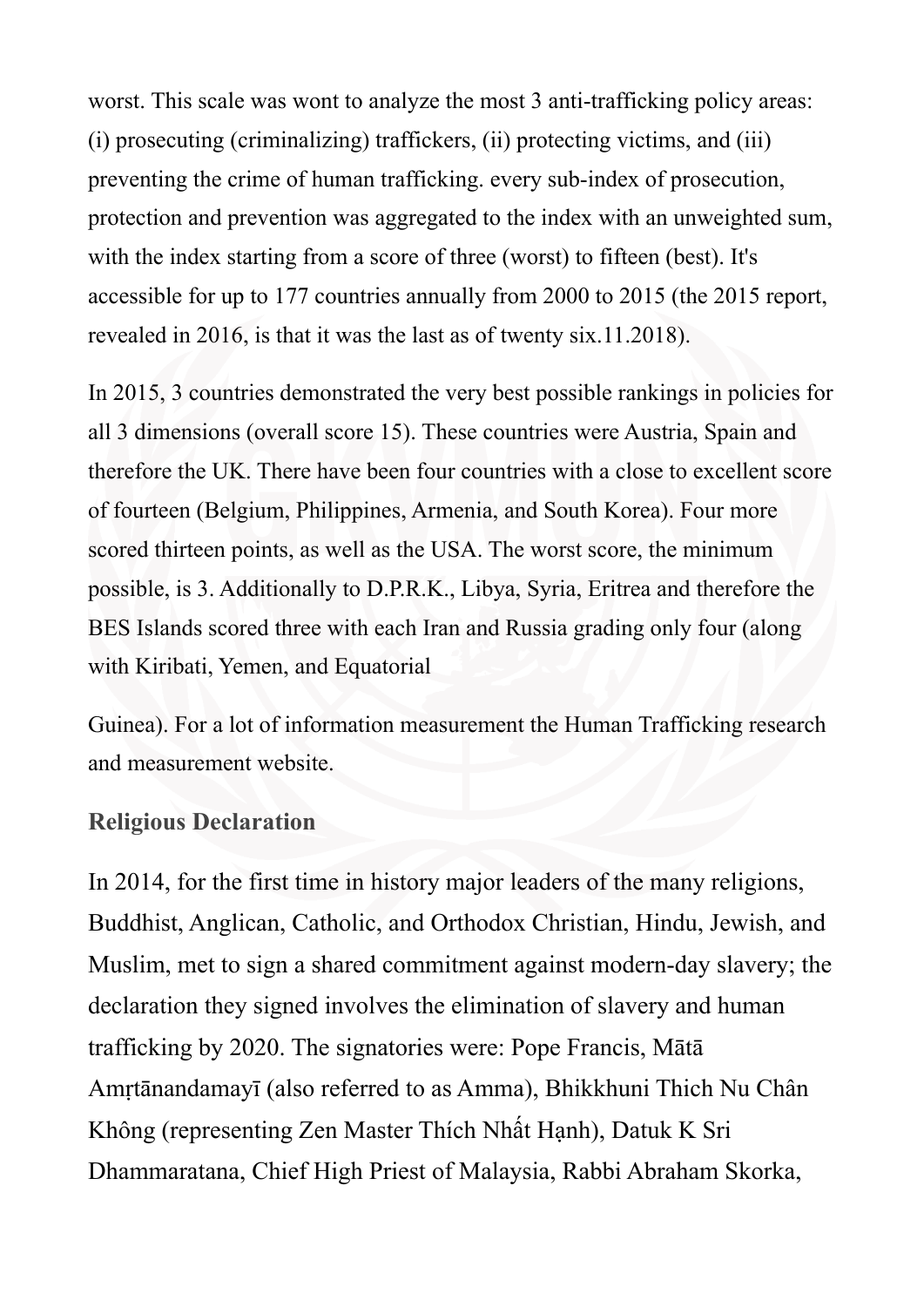Rabbi David Rosen, Abbas Abdalla Abbas Soliman, Undersecretary of State of Al Azhar Alsharif (representing Mohamed Ahmed El-Tayeb, Grand Imam of Al-Azhar), Grand Ayatollah Mohammad Taqi al-Modarresi, Sheikh Naziyah Razzaq Jaafar, Special Advisor of Grand Ayatollah (representing Grand Ayatollah Sheikh Basheer Hussain al Najafi), Sheikh Omar Abboud, Justin Welby, Archbishop of Canterbury, and Metropolitan Emmanuel of France (representing Ecumenical Patriarch Bartholomew).

#### **Anti-Trafficking Initiatives**

One of the organisations taking the most active part within the anti-trafficking effort is the United Nations particularly with global initiatives like the sustainable Development Goal 5. In early 2016, the Permanent Mission of the Republic of Kazakhstan to the United Nations held an interactive discussion entitled "Responding to Current Challenges in Trafficking in Human Beings".

Anti-trafficking awareness and fundraising campaigns represent a big portion of anti-trafficking initiatives. The 24 Hour Race is one such initiative that focuses on increasing awareness among high school students in Asia. The Blue Campaign is another anti-trafficking initiative that works with the U.S. Department of Homeland Security to combat human trafficking and bring freedom to exploited victims. However, critical commentators have discovered that initiatives like these aimed at "raising awareness" do very little, if anything, to really reduce instances of trafficking.

On 10 December 2020, the US House of Representatives Representatives undersigned a "letter" to the government demanding it to finish the abuse of labor and human trafficking, significantly within the Gulf region of the Middle East and North Africa. additionally to highlighting the region, the letter targeted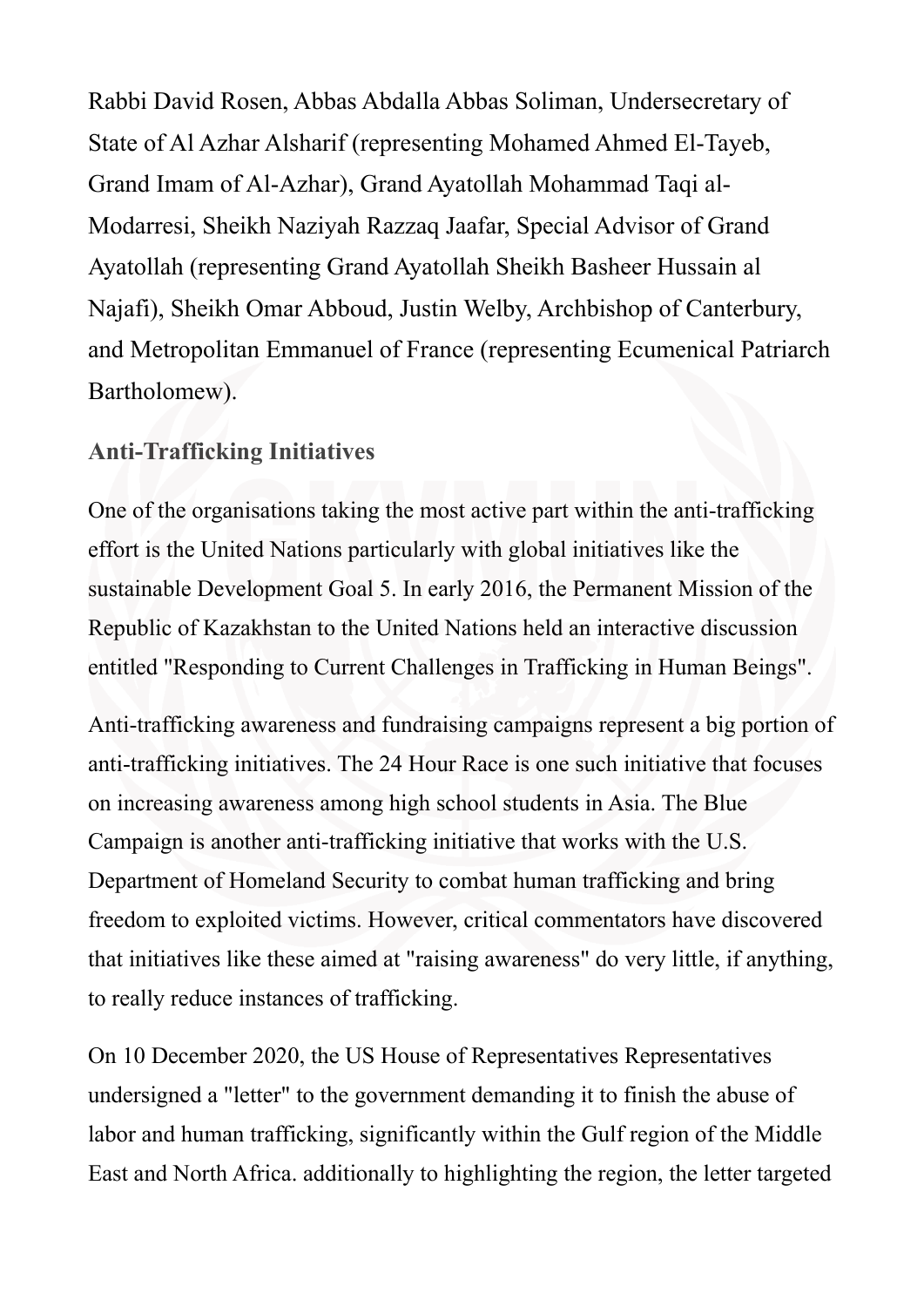on Saudi Arabia additionally the United Arab Emirates because of their large number of cases of human rights abuses beneath the Kafala System also called Modern Slavery, and

also the trafficking of females from the East of Europe. The letter was written on Human Rights Day and undersigned by thirty house members.

#### **Vulnerable Groups**

The U.S. State Department's annual Trafficking in Persons Report for 2016 stated that "refugees and migrants; lesbian, gay, bisexual, transgender, and intersex (LGBTI) individuals; religious minorities; people with disabilities; and people who are stateless" are the foremost at-risk for human trafficking. Governments best shield victims from being exploited once the requirements of vulnerable populations are understood. to boot, in its Protocol to forestall, Suppress and Penalise Trafficking in Persons, particularly women and children, the United Nations notes that girls and children are significantly in danger for human trafficking and revictimization. The Protocol needs State Parties only to enact measures that stop human trafficking however also to deal with the factors that exacerbate women and children's vulnerability, as well as "poverty, underdevelopment and lack of civil rights."

#### **Types of Trafficking**

#### **Trafficking of Children**

Trafficking of children involves the recruitment, transportation, transfer, harbouring, or receipt of children for the aim of exploitation. commercial sexual exploitation of children can take several forms, together with forcing a child into prostitution or alternative varieties of sexual issues or child pornography. kid exploitation may additionally involve forced labour or services, slavery or practices like slavery, servitude, the removal of organs, illicit international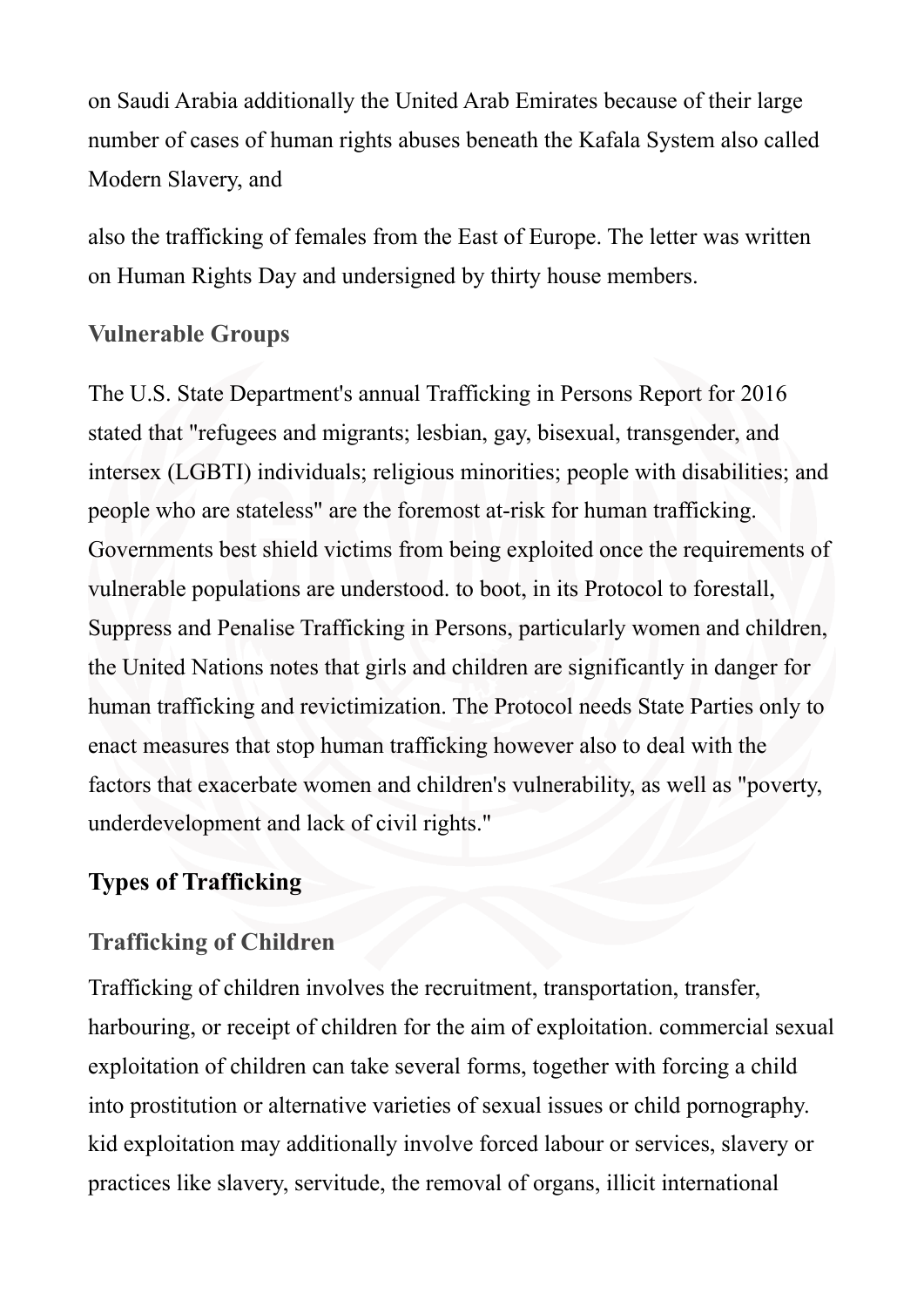adoption, trafficking for early wedding, recruitment as child troopers, to be used in begging or as athletes (such as child camel jockeys or soccer trafficking.)

IOM statistics indicate that a big minority (35%) of trafficked persons it aided in 2011 were but eighteen years older, which is roughly consistent with estimates from previous years. It absolutely was reported in 2010 that Thailand and Brazil were considered to own the worst child sex trafficking records.

Traffickers in children might take advantage of the parents' extreme poverty. Parents might sell children to traffickers so as to pay off debts or gain financial gain, or they will be deceived regarding the prospects of training and a far better life for his or her children. they will sell their children into labour, sex trafficking, or illegal adoptions, though students have urged a nuanced understanding and approach to the problem - one that appears at broader socioeconomic and political contexts.

The adoption process, legal and illegal, once abused will generally lead to cases of trafficking of babies and pregnant women around the world. David M. Smolin's 2005 papers on child trafficking and adoption scandals between India and therefore the US, presents the general vulnerabilities within the intercountry adoption system that creates adoption scandals.

The United Nations Convention on the Rights of the Child at Article thirty four, states, "States Parties undertake to protect the child from all varieties of sexual exploitation and sexual abuse". within the European Union, commercial sexual exploitation of children is subject to a directive – Directive 2011/92/EU of the EU Parliament and of the Council of thirteen Dec 2011 on combating the sexual abuse and sexual exploitation of children and child pornography.

The Hague Convention on Protection of Children and Co-operation in Respect of Intercountry Adoption (or Hague Adoption Convention) is a world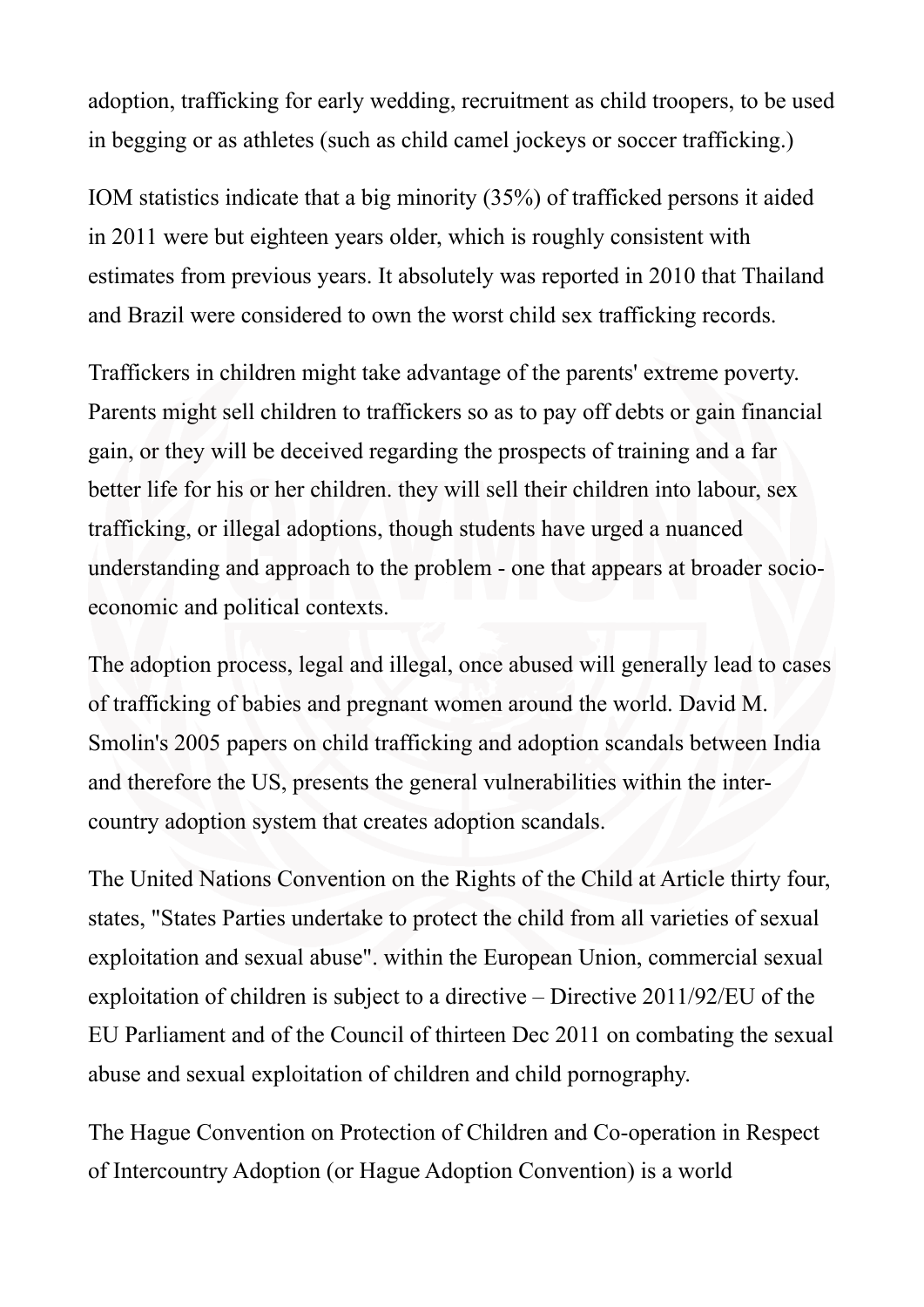convention addressing international adoption, that aims at preventing child laundering, child trafficking, and alternative abuses associated with international adoption.

The optional Protocol on the Involvement of children in Armed Conflict seeks to prevent forceful recruitment (e.g. by guerrilla forces) of children to be used in armed conflicts.

#### **Sex Trafficking**

The International Labour Organization claims that forced labour in the sex industry affects 4.5 million people worldwide. Most victims find themselves in coercive or abusive situations from which escape is both difficult and dangerous.

Trafficking for sexual exploitation was formerly thought of as the organized movement of people, usually women, between countries and within countries for sex work with the use of physical coercion, deception and bondage through forced debt. However, the Trafficking Victims Protection Act of 2000 (US) does not require movement for the offence. The issue becomes contentious when the element of coercion is removed from the definition to incorporate facilitation of consensual involvement in prostitution. For example, in the United Kingdom, the Sexual Offences Act 2003 incorporated trafficking for sexual exploitation but did not require those committing the offence to use coercion, deception or force, so that it also includes any person who enters the UK to carry out sex work with consent as having been "trafficked". In addition, any minor involved in a commercial sex act in the US while under the age of 18 qualifies as a trafficking victim, even if no force, fraud or coercion is involved, under the definition of "Severe Forms of Trafficking in Persons" in the US Trafficking Victims Protection Act of 2000.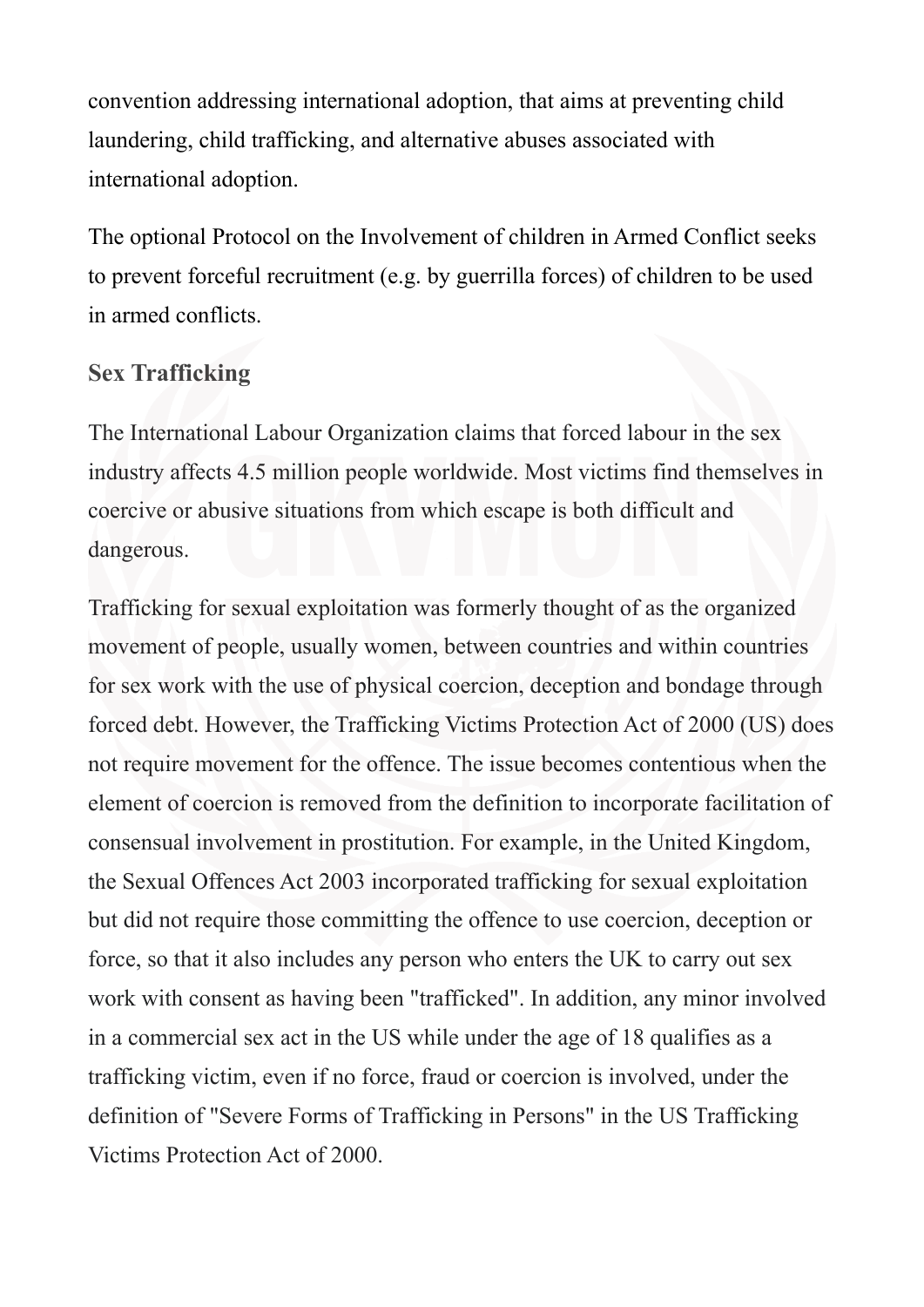Trafficked women and children are often promised work in the domestic or service industry, but instead are sometimes taken to brothels where they are required to undertake sex work, while their passports and other identification papers are confiscated. They may be beaten or locked up and promised their freedom only after earning – through prostitution – their purchase price, as well as their travel and visa costs.

#### **Forced Marriage**

A forced marriage is a marriage where one or both participants are married without their freely given consent. Servile marriage is defined as a marriage involving a person being sold, transferred or inherited into that marriage. According to ECPAT, "Child trafficking for forced marriage is simply another manifestation of trafficking and is not restricted to particular nationalities or countries".

Forced marriages have been described as a form of human trafficking in certain situations and certain countries, such as China and its Southeast Asian neighbours from which many women are moved to China, sometimes through promises of work, and forced to marry Chinese men. Ethnographic research with women from Myanmar and Cambodia found that many women eventually get used to their life in China and prefer it to the one they had in their home countries. Furthermore, legal scholars have noted that transnational marriage brokering was never intended to be considered trafficking by the drafters of the Palermo Protocol.

### **Labour Trafficking**

Labour trafficking is the movement of persons for the purpose of forced labour and services. It may involve bonded labour, involuntary servitude, domestic servitude, and child labour. Labour trafficking happens most often within the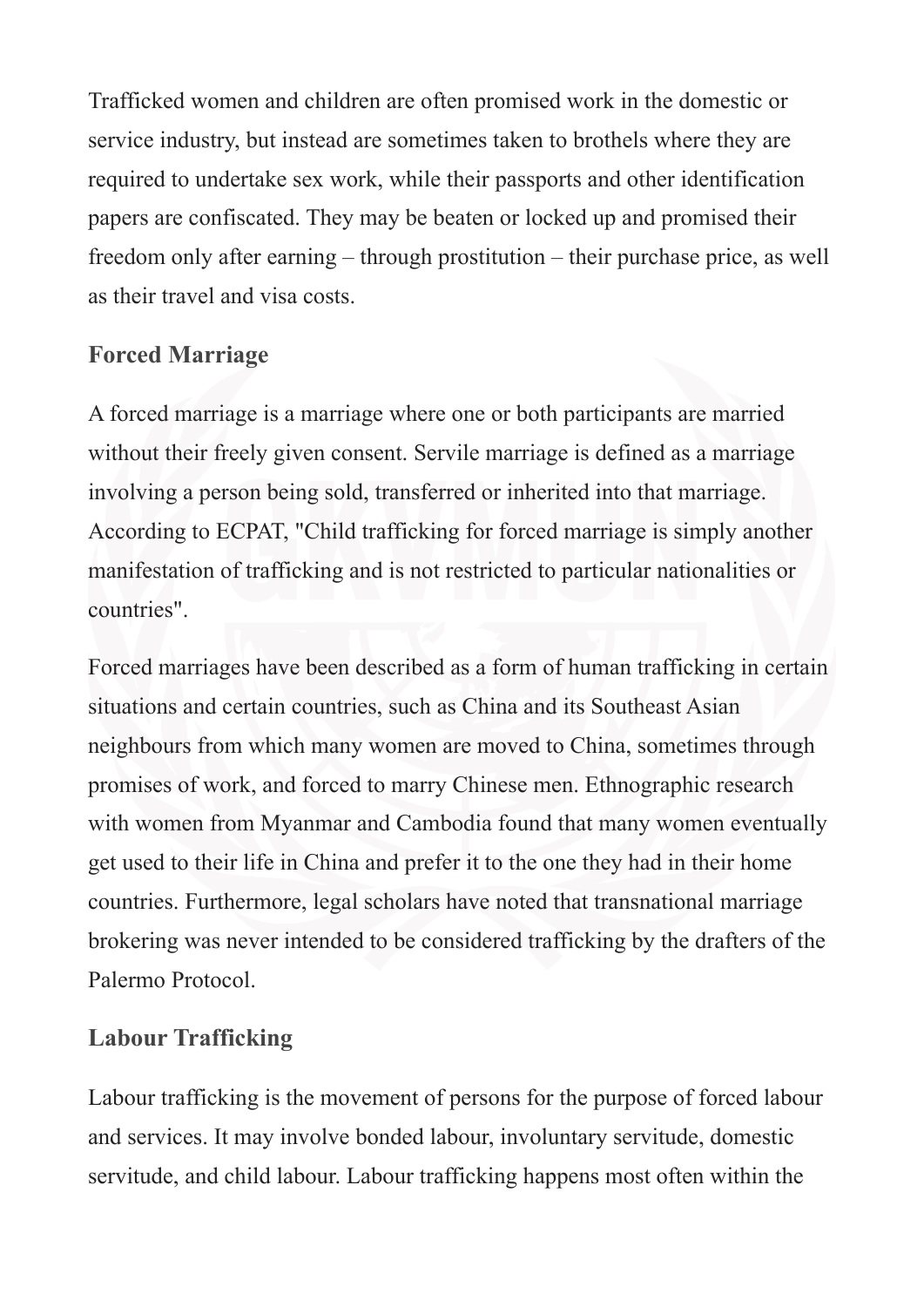domain of domestic work, agriculture, construction, manufacturing and entertainment; and migrant workers and indigenous people are especially at risk of becoming victims. People smuggling operations are also known to traffic people for the exploitation of their labour, for example, as transporters.

# **Trafficking for Organ Trade**

Trafficking in organs is a form of human trafficking. It can take different forms. In some cases, the victim is compelled into giving up an organ. In other cases, the victim agrees to sell an organ in exchange for money/goods, but is not paid (or paid less). Finally, the victim may have the organ removed without the victim's knowledge (usually when the victim is treated for another medical problem/illness – real or orchestrated problem/illness). Migrant workers, homeless persons, and illiterate

persons are particularly vulnerable to this form of exploitation. Trafficking of organs is an organised crime, involving several offenders:

- the recruiter
- the transporter
- the medical staff
- the middlemen/contractors
- the buyers

Trafficking for organ trade often seeks kidneys. Trafficking in organs is a lucrative trade because in many countries the waiting lists for patients who need transplants are very long. Some solutions have been proposed to help counter it.